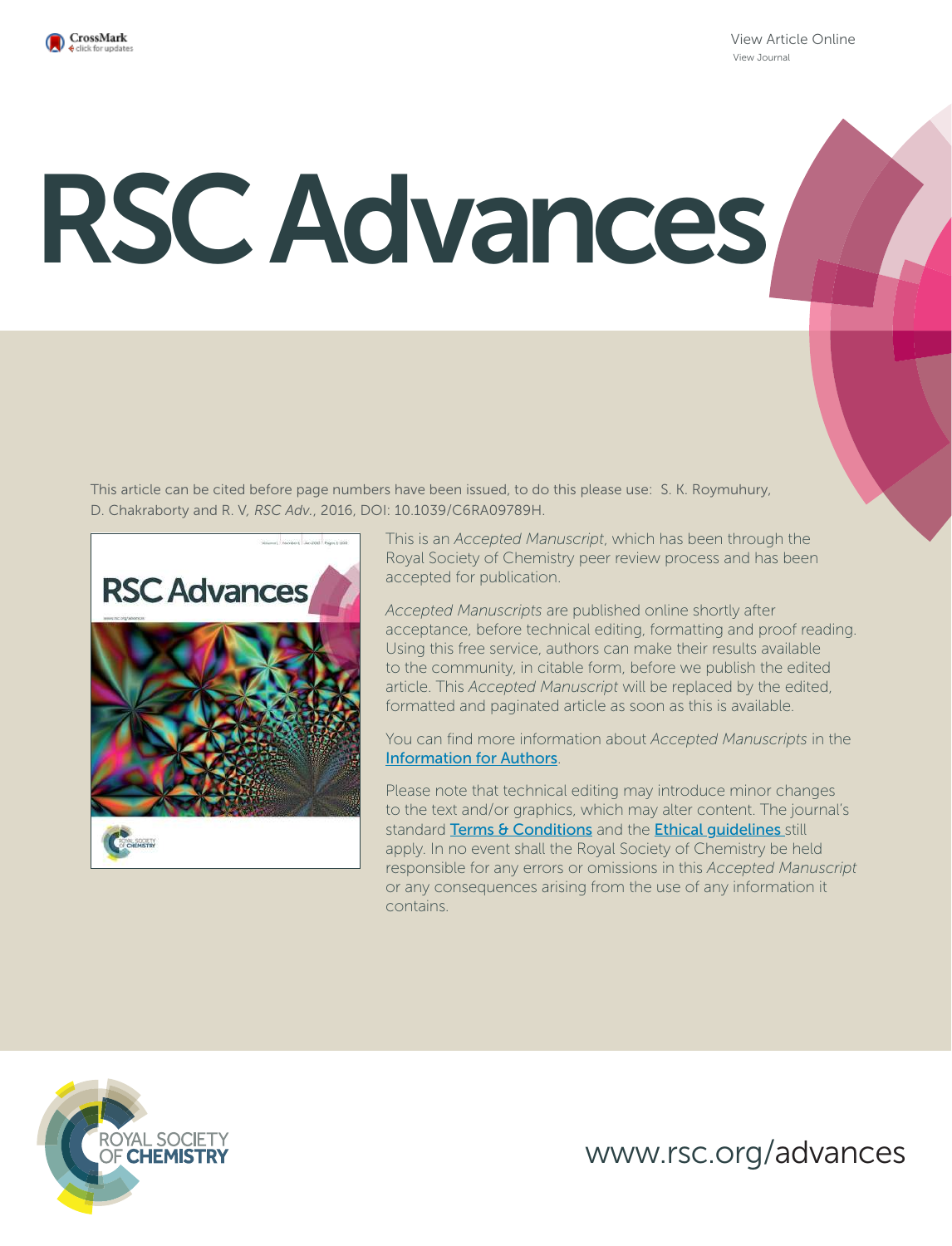View Article Online DOI: 10.1039/C6RA09789H

YAL SOCIETY<br>**CHEMISTRY** 

# **Journal Name**

# ARTICLE

Received 00th January 20xx, Accepted 00th January 20xx

DOI: 10.1039/x0xx00000x

**www.rsc.org/** 

# **Zwitterionic niobium and tantalum complexes with bidentate aminophenol scaffolds: Synthesis, structural characterization and use in the ring opening polymerization of lactides**

 $\mathsf{S}$ agnik K. Roymuhury, $^a$  Debashis Chakraborty, $^{*b}$  and Venkatachalam Ramkumar $^b$ 

The stoichiometric reaction of the aminophenol ligands L1-L3 with NbCl<sub>5</sub> or TaCl<sub>5</sub> afforded a series metal chloride complexes **1**-**6**. These were characterized by <sup>1</sup> H, <sup>13</sup>C NMR, mass spectroscopy and elemental analysis. Complex **2** crystallized as ethoxy substituted complex **2a** upon attempting crystallization from a solvent mixture of chloroform and ethanol. The molecular structure confirms the zwitterionic nature of the complex where the protonated nitrogen atom of the ligand backbone is neutralised by a negative charge on the metal center. Moderate electrostatic hydrogen bonding interactions between the NH<sup>+</sup> donor moieties and acceptor chlorine atoms stabilise these complexes. The complexes show moderate activities towards the ring opening polymerization (ROP) of lactides (*rac*-LA, *L*-LA) with good control over the polymerization parameters. All the complexes produced heterotactic enriched poly(lactic acid) (PLA). Low molecular weight oligomers prepared and analysed by MALDI-TOF mass and <sup>1</sup>H NMR spectroscopy revealed that the ligand initiates the ROP. The complexes were optimized at B3LYP/LANL2DZ level and the frontier orbitals were studied in order to calculate the trend in reactivity order theoretically.

## **Introduction**

Over the past two decades, poly(lactic acid) (PLA), derived from annually renewable feed stocks such as corn, starch and sugar beet, has received considerable attention because of its potential as an alternative to the conventional polymeric materials based on rapidly depleting petroleum resources.<sup>1</sup> Due to its biodegradability and biocompatibility, PLA finds a broad range of applications in eco-friendly packaging, sophisticated biomedical devices as well as in the pharmaceutical discipline such as carriers for controlled release of drugs, surgical sutures, tissue engineering, stents, medical implants etc. $^2$  The ring opening polymerization (ROP) of lactide using metal complexes as catalysts is the most convenient synthetic strategy to produce PLAs as this method affords polymers with both high and controlled number average molecular weight  $(M<sub>n</sub>)$  and narrow molecular weight distributions (MWDs). $^3$  The two stereogenic centers in lactide monomer are not altered during the ROP. Hence, the stereoselectivity of the catalyst plays a crucial role in determining the tacticity or microstructure of the PLA

achieved in designing well defined catalytic systems bearing aluminium<sup>5</sup>, gallium<sup>6</sup>, indium<sup>7</sup>, lithium<sup>8</sup>, magnesium<sup>9</sup>, calcium<sup>10</sup>, iron<sup>11</sup>, zinc<sup>12</sup>, lanthanides<sup>13</sup> and group 4 metals<sup>14</sup> as well as metal free catalysts like *N*-heterocyclic carbenes<sup>15</sup> to initiate the ROP of lactides. Despite the advances, the quest to synthesize new catalytic systems that can produce well defined polymer architecture is still a persisting interest among the researchers. We were interested in investigating catalytic systems based on group 5 metals for this purpose as these transition metals have not been explored much for the ROP of lactides. The first example of tantalum complexes containing the [tris(2-oxy-3,5-dimethylbenzyl)amine] ligand framework as catalysts for the ROP of lactides was reported by Verkade *et al*.<sup>16</sup> in 2002. Henceforth, only three other systems bearing niobium and tantalum metals as catalysts for the ROP of cyclic esters have been reported so far. In 2012, Antiñolo *et al*. <sup>17</sup> reported well controlled polymerization of lactones with medium to broad MWDs using hydridoniobocene complexes as catalysts. In 2013, we explored the catalytic acivities of imino phenoxide complexes of group 5 metals towards the ROP of lactides and cyclic esters.<sup>18</sup> Very recently, Redshaw *et al*. <sup>19</sup> have screened tetraphenolate niobium and tantalum complexes for the ROP of *ε*-caprolactone and the catalysts were proved to be efficient in terms of control and number average molecular weight (M<sub>n</sub>). We have recently reported zwitterionic group 4 metal complexes containing aminophenol ligands for lactide polymerization and these catalysts were found to be stereoselective towards the polymerization and

obtained from *rac-*LA.<sup>4</sup> Significant advances have been

 $a$  Department of Chemistry, Indian Institute of Technology Patna, Patna-800 013, Bihar, India.

<sup>&</sup>lt;sup>b</sup> Department of Chemistry, Indian Institute of Technology Madras, Chennai-600 036, Tamil Nadu, India. Fax: +91 44 22574202; Tel: +91 44 22574223; E-mail: dchakraborty@iitm.ac.in, debashis.iitp@gmail.com

<sup>†</sup> Electronic Supplementary Information (ESI) available: Crystallographic data for the structural analysis of complex 2a has been deposited at the Cambridge Crystallographic Data Center (CCDC). CCDC 1406201. See DOI: 10.1039/x0xx00000x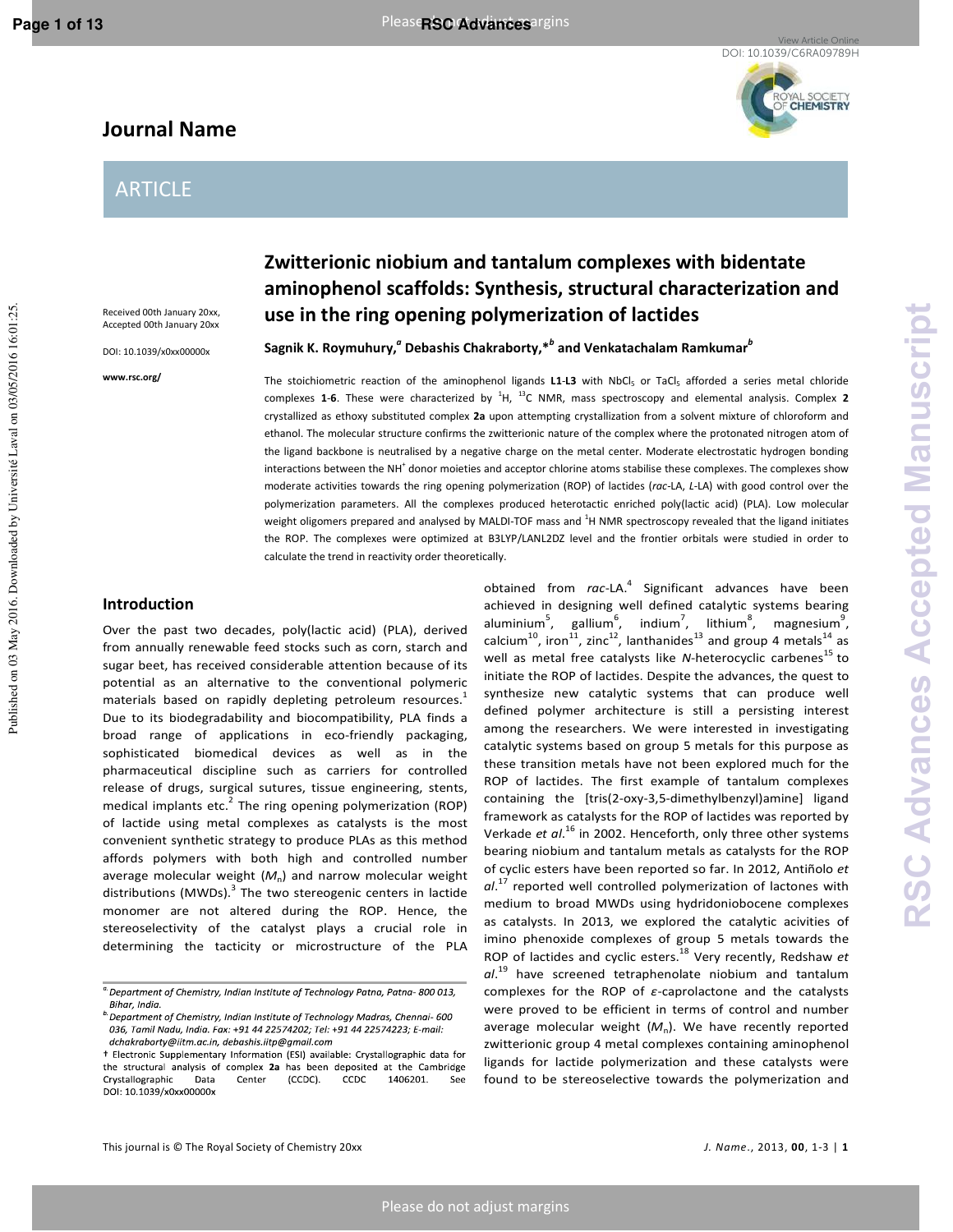**ARTICLE Journal Name** View Article Online DOI: 10.1039/C6RA09789H

produced well controlled polymers with good  $M_n$  and MWDs.<sup>20</sup> Inspired by these results, we report here the synthesis, characterization and polymerization activities of niobium and tantalum complexes bearing aminophenol ligands.

#### **Results and Discussion**

#### **Synthesis and characterization**

The synthetic route for the preparation of niobium and tantalum complexes containing aminophenol ligands is shown in Scheme 1. The aminophenol ligands **L1**-**L3** were synthesized according to the standard literature procedure. $^{21}$  The reactions of Nb or Ta chlorides with the aminophenol ligands in 1:1 ratio at room temperature afforded orange/yellow coloured zwitterionic complexes **1**-**6** in good yield. Complexes **2** and **6** were crystallized from a solution of chloroform and ethanol as ethoxy substituted complexes **2a** and **6a**. Due to the presence of ethanol, two out of five chlorine atoms attached to the metal center were replaced by ethoxy groups in each case. This is similar to our observations with group 4 metals.<sup>14f</sup> All the complexes were dried and characterized by  ${}^{1}$ H,  ${}^{13}$ C NMR, ESI-MS and elemental analysis. From the  ${}^{1}$ H NMR spectra, it was evident that two magnetically distinct -CH<sub>2</sub>NCH<sub>2</sub> methylene hydrogens in **1**-**6** have their own resonances due to the diastereotopic character of the methylene hydrogens. The absence of the O-H signals of the ligands **L1**-**L3** (*δ* ~ 11-12 ppm respectively) in the  ${}^{1}$ H NMR spectra of the metal complexes confirms the formation of **1**-**6** (Scheme 1).



A new signal, observed in the region *δ* 8.6-9.5 ppm, was identified as the peak corresponding to the protonated nitrogen atom. Based on our previous observations with group 4 chlorides, this protonation can be explained in terms of the basic character of the nitrogen atom in the aminophenolate complex.<sup>20</sup> The higher basic character of the sp<sup>3</sup> hybridised N

atom of the aminophenol ligand resulted in the abstraction of proton from the generated side product of the reaction *i.e*. HCl and this positive charge was neutralised by a negative charge on the metal atom. The zwitterionic nature of the complexes was further confirmed by the single crystal X-ray diffraction studies. The protonation increased the electron withdrawing character of the nitrogen atoms. As a result of the presence of NH<sup>+</sup> moiety, the singlet  $-CH_2$  peaks in  ${}^{1}H$  and the corresponding peaks in  $^{13}$ C NMR spectra of the metal complexes were deshielded compared to the aminophenol ligands. The expected molecular ion peaks of **1**-**6** were fragmented in the ESI-MS analyses and the observed base peaks were identified as peaks corresponding to the aminophenoxide ligands. Interestingly, in case of Nb complexes, the neutral aminophenoxide ligands dimerized to give peaks in higher *m/z* region. In contrast to the Nb complexes, the characteristic isotopic peaks at M+2 attribute to the presence of chlorine atoms in the molecular ions of Ta complexes. It clearly describes that in case of Ta complexes, the molecular ions correspond to the substituted metal complexes  $([L_2TaCl_4]^+$  where one chlorine atom bound to the metal center got replaced by a ligand fragment.

#### **Single crystal X-ray diffraction studies**

Single crystals of **2a**, suitable for X-ray diffraction studies, were obtained upon crystallization from a solution of chloroform and ethanol over a period of 2 weeks. Data collection for **6a** was attempted several times using different methods and techniques but failed due to its exceptional air sensitivity and significant decomposition during the period of data collection. The molecular structure of **2a** with selected bond lengths and bond angles are illustrated in Fig. 1. Complex **2a** crystallized from orthorhombic space group *Pna*2<sub>1</sub> space group. The geometry of the metal center in **2a** can be described as distorted octahedral where the axial positions are occupied by the aminophenolate ligand and one chlorine atom and the equatorial positions by the other two chlorine atoms and the oxygen atoms of the ethoxy groups. The selected bond lengths and bond angles are in good agreement with the literature reports of distorted octahedral complexes. $22$  It can be observed from the solid state structures that the nitrogen atom of the amine sidearm is protonated and this positive charge is neutralised by a negative charge on the hexacoordinated metal center. The characteristic NH<sup>+</sup> peaks (δ 8.6-9.5 ppm) in the  $^{1}$ H NMR spectra of the complexes support the protonation of the nitrogen atoms in the molecular structures. The zwitterionic complexes are stabilised by short range moderate electrostatic hydrogen bonding interactions.<sup>23</sup> The short distance between the nitrogen atom and one equatorial chlorine atom in **2a** is 3.1 Å which confirm the presence of hydrogen bonding interactions in the complex. The summary of crystal data refinement is given in Table 1.

#### **Ring opening polymerization of** *rac***-LA and** *L***-LA**

The catalytic potentials of **1**-**6** towards the ROP of lactides were systematically explored. A 200:1 monomer to catalyst

Published on 03 May 2016. Downloaded by Université Laval on 03/05/2016 16:01:25.

Published on 03 May 2016. Downloaded by Université Laval on 03/05/2016 16:01:25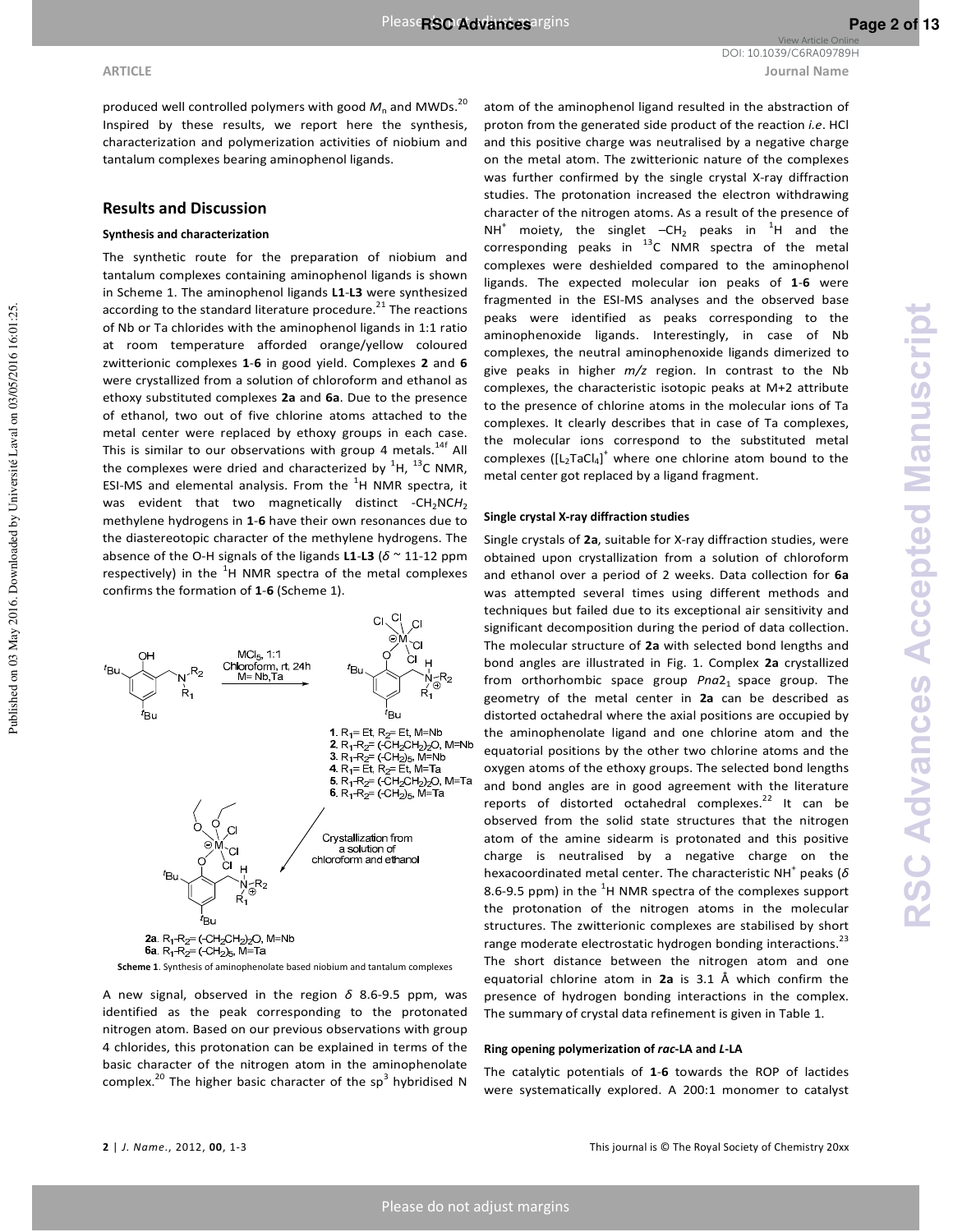Published on 03 May 2016. Downloaded by Université Laval on 03/05/2016 16:01:25.

ratio was employed for the initial screening of the catalysts under solvent free condition. All the polymerizations were performed at 140 °C. The polymerization results, depicted in Table 2 and 3, suggest that all the catalysts behaved as moderately good initiators for the ROP of lactides although good degree of control over the polymerization parameters were achieved. All the polymers have number average molecular weights  $(M<sub>n</sub>)$  close to the theoretical values and the molecular weight distributions (MWDs) are narrow.



**Fig. 1**. Molecular structure of **2a**, Selected bond lengths (in Å) and bond angles (in °) are: O1-Nb1 1.92(4), Cl1-Nb1 2.44(2), Cl2-Nb1 2.51(2), Cl3-Nb1 2.46(2), O3-Nb1 1.85(5), O4-Nb1 1.85(2), O1-Nb1-Cl3 172.0(1), Cl1-Nb1-Cl2 85.7(6), O3-Nb1-O4 103.2(7), Cl1-Nb1-O4 84.0(7).

The homonuclear decoupled  ${}^{1}$ H NMR spectrum indicates a heterotactic enrichment in the PLA produced from *rac*-LA with predominant *rmr* and *mrm* tetrads compared to *rmm*/*mmr* or *mmm* tetrads (Fig. S19, see ESI). The representative polymerizations at various monomer to catalyst concentrations were performed under neat condition. As can be seen from the plot of  $M_n$  and MWDs with  $[M]_0/[Cat]_0$ , the linear variations of  $M_n$  with the increasing ratios and almost invariable MWDs demonstrate the controlled nature of the polymerizations (Fig. 2). The observed turn over frequencies and molecular weights are in good line with the previous reports on group 5 complexes in the literature.<sup>17-19</sup> The plot of  $M_n$  vs % conversion represents an increase in  $M_n$  with the increment of the conversion of the lactide monomer (Fig. 3). The % conversion over time was monitored and the sigmoidal plot indicates an initial high rate of polymerization which reaches a stagnant value over time (Fig. S20, see ESI).

| Table 1. Crystal data for the structure 2a |  |
|--------------------------------------------|--|
|--------------------------------------------|--|

| Compound                                         | 2a                       |
|--------------------------------------------------|--------------------------|
| Molecular formula                                | $C_{23}H_{41}Cl_3NNbO_4$ |
| Formula weight                                   | 594.83                   |
| T/K                                              | 298(2) K                 |
| Wavelength (Å)                                   | 0.71073                  |
| Crystal system,                                  | Orthorhombic,            |
| Space group                                      | Pna2 <sub>1</sub>        |
| a/Å                                              | 18.0256(14)              |
| b/Å                                              | 15.4212(11)              |
| c/Å                                              | 10.3922(6)               |
| $\alpha$ (°)                                     | 90                       |
| $\beta$ (°)                                      | 90                       |
| $\nu$ (°)                                        | 90                       |
| $V/\AA$ <sup>3</sup>                             | 2888.8(3)                |
| Z, Calculated density (Mg/ $m^3$ )               | 4, 1.368                 |
| Absorption coefficient (mm <sup>-1</sup> )       | 0.721                    |
| Reflections collected/Independent<br>reflections | 10273 / 3754             |
| Data/restraints/parameters                       | 3754 / 163 / 356         |
| Goodness of fit on $F^2$                         | 1.031                    |
| Final R indices $[1>2\sigma(1)]$                 | $R_1 = 0.0334$ ,         |
|                                                  | $wR_2 = 0.0737$          |
| R indices (all data)                             | $R_1 = 0.0412$ ,         |
|                                                  | $wR_2 = 0.0778$          |

The niobium complexes showed better activities compared to the tantalum complexes in terms of the time of the polymerizations. This is possibly due to the higher Lewis acidic character of niobium compared to tantalum which results in easier approach and coordination of the monomer to the metal center. The higher Lewis acidic character of the metal center plays an important role in the activity of the complexes and gives an insight into the observed higher activity of the chloride complexes **1**-**6** compared to the ethoxy substituted complexes **2a** and **6a**. The combined electronegativity from 5 chlorine atoms in **2** and **6** enhances the Lewis acidity of the metal center, while in case of ethoxy substituted complexes **2a** and **6a**, the electronegativity effect is obviously lesser because of the presence of 3 chlorine atoms around the metal center. Hence, the Lewis acidity of the metal center as well as the rate of polymerization is less in case of **2a** and **6a** compared to **2**  and **6**. The observed variation in the time of polymerization with the change in the amine sidearm can only be reasonably explained in terms of the *s* character or the electronegativity of the nitrogen atom in the amine sidearm. As we move from the complexes having diethylamine sidearm to piperdine sidearm, the decrease in electronegativity of nitrogen results in decrease in the Lewis acidity of the metal center. Furthermore, we performed the polymerizations in presence of benzyl alcohol (BnOH) to probe the trend in activities. The activities of the catalysts increased in presence of BnOH and the polymerizations proceeded in a better controlled fashion with higher conversions achieved. The number average molecular weights (M<sub>n</sub>) were closer to the theoretical values in presence of BnOH and MWDs were much narrower compared to the results observed under neat condition (Table 4).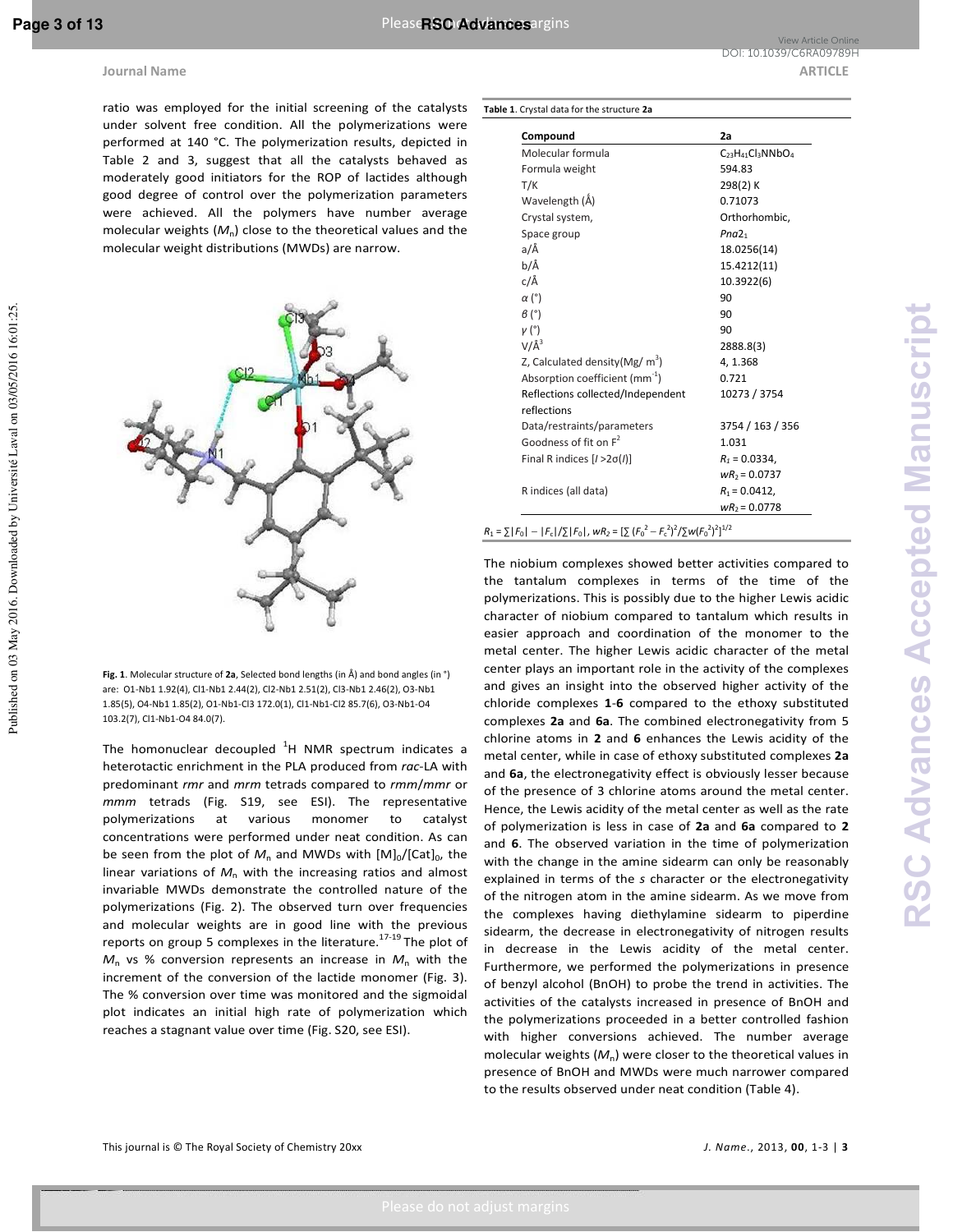# **Journal Name**

# **ARTICLE**

| Entry | Cat.           | LA        | $[LA]_0/[Cat]_0$ | time $^a$<br>(h) | Yield<br>(%) | $M_n$ (GPC) <sup>b</sup><br>(kg/mol) | $M_n^{(theoretical)c}$<br>(kg/mol) | TOF <sup>d</sup><br>$(h^{-1})$ | $M_{\rm w}/M_{\rm n}$ | $P_r^e$ |
|-------|----------------|-----------|------------------|------------------|--------------|--------------------------------------|------------------------------------|--------------------------------|-----------------------|---------|
| 1     | $\mathbf{1}$   | rac-LA    | 200/1            | 10               | 96           | 26.28                                | 29.12                              | 19.40                          | 1.18                  | 0.67    |
| 2     | $\mathbf{2}$   | rac-LA    | 200/1            | 13               | 95           | 26.47                                | 29.13                              | 14.77                          | 1.19                  | 0.66    |
| 3     | 2a             | rac-LA    | 200/1            | 20               | 96           | 28.50                                | 29.13                              | 9.80                           | 1.16                  | 0.68    |
| 4     | з              | rac-LA    | 200/1            | 14               | 94           | 27.11                                | 29.13                              | 13.71                          | 1.17                  | 0.67    |
| 5     | 4              | rac-LA    | 200/1            | 14               | 94           | 26.48                                | 29.12                              | 13.57                          | 1.20                  | 0.69    |
| 6     | 5              | rac-LA    | 200/1            | 17               | 96           | 27.30                                | 29.13                              | 11.29                          | 1.19                  | 0.69    |
| 7     | 6              | rac-LA    | 200/1            | 18               | 93           | 28.12                                | 29.13                              | 10.67                          | 1.20                  | 0.67    |
| 8     | 6a             | $rac$ -LA | 200/1            | 22               | 96           | 29.17                                | 29.13                              | 8.82                           | 1.18                  | 0.68    |
| 9     | 1              | L-LA      | 200/1            | 9                | 95           | 25.54                                | 29.12                              | 21.56                          | 1.17                  |         |
| 10    | $\overline{2}$ | L-LA      | 200/1            | 10               | 94           | 25.15                                | 29.13                              | 19.60                          | 1.15                  |         |
| 11    | 2a             | L-LA      | 200/1            | 18               | 95           | 27.97                                | 29.13                              | 10.89                          | 1.15                  |         |
| 12    | 3              | L-LA      | 200/1            | 12               | 93           | 25.60                                | 29.13                              | 16.17                          | 1.17                  |         |
| 13    | 4              | L-LA      | 200/1            | 13               | 92           | 26.02                                | 29.12                              | 14.77                          | 1.18                  |         |
| 14    | 5              | L-LA      | 200/1            | 18               | 96           | 26.44                                | 29.13                              | 10.78                          | 1.18                  |         |
| 15    | 6              | L-LA      | 200/1            | 18               | 95           | 27.27                                | 29.13                              | 10.89                          | 1.20                  |         |
| 16    | 6a             | L-LA      | 200/1            | 21               | 96           | 28.69                                | 29.13                              | 9.24                           | 1.19                  |         |

*a* Time of polymerization was measured by quenching the polymerization reaction when all the monomer were found to be consumed.*<sup>b</sup>*Measured by GPC at 27 *°*C in THF relative to polystyrene standards and corrected using the Mark-Houwink factor of 0.58 for  $M_n$ .<sup>24 c</sup> $M_n$ <sup>(theoretical)</sup> at 100% = [M]<sub>0</sub>/[C]<sub>0</sub> × molecular weight of monomer + molecular weight of end group.<sup>*d*</sup>TOFs were calculated as (mol of LA consumed) / (mol of catalyst × time of polymerization). <sup>e</sup>The probability for heterotactic enchainment was calculated from homonuclear decoupled <sup>1</sup>H NMR spectrum.

| Entry          | Cat.           | $\lceil \textit{rac}$ -LA $\rceil_0$ / | time $^{\alpha}$ | Yield | M <sub>a</sub> (GPC) <sup>b</sup> | $M_n^{(\text{theoretical})c}$ | $TOF^d$    |                       |         |
|----------------|----------------|----------------------------------------|------------------|-------|-----------------------------------|-------------------------------|------------|-----------------------|---------|
|                |                | $[Cat]_0$                              | (h)              | (%)   | (kg/mol)                          | (kg/mol)                      | $(h^{-1})$ | $M_{\rm w}/M_{\rm n}$ | $P_r^e$ |
|                | $\overline{2}$ | 200/1                                  | 13               | 95    | 26.28                             | 29.12                         | 19.40      | 1.18                  | 0.66    |
| $\overline{2}$ | 2              | 400/1                                  | 25               | 96    | 54.38                             | 57.94                         | 15.52      | 1.19                  |         |
| 3              | $\overline{2}$ | 800/1                                  | 48               | 95    | 111.93                            | 115.60                        | 16.17      | 1.21                  |         |
| 4              | 2a             | 200/1                                  | 20               | 96    | 28.50                             | 29.13                         | 9.80       | 1.16                  | 0.68    |
| 5              | 2a             | 400/1                                  | 37               | 97    | 55.24                             | 57.96                         | 10.59      | 1.17                  |         |
| 6              | 2a             | 800/1                                  | 65               | 97    | 112.40                            | 115.61                        | 12.06      | 1.17                  |         |
| 7              | 6              | 200/1                                  | 18               | 93    | 28.12                             | 29.12                         | 10.67      | 1.20                  | 0.67    |
| 8              | 6              | 400/1                                  | 34               | 95    | 51.59                             | 57.94                         | 11.17      | 1.19                  |         |
| 9              | 6              | 800/1                                  | 57               | 94    | 112.39                            | 115.60                        | 13.47      | 1.22                  |         |
| 10             | 6a             | 200/1                                  | 22               | 96    | 27.61                             | 29.13                         | 8.82       | 1.18                  | 0.68    |
| 11             | 6a             | 400/1                                  | 39               | 94    | 56.19                             | 57.96                         | 9.74       | 1.17                  |         |
| 12             | 6a             | 800/1                                  | 67               | 94    | 113.68                            | 115.61                        | 11.46      | 1.21                  |         |

*a* Time of polymerization was measured by quenching the polymerization reaction when all the monomer were found to be consumed.*<sup>b</sup>*Measured by GPC at 27 *°*C in THF relative to polystyrene standards and corrected using the Mark-Houwink factor of 0.58 for  $M_n$ .<sup>24 c</sup> $M_n$ <sup>(theoretical)</sup> at 100% = [M]<sub>0</sub>/[C]<sub>0</sub> × molecular weight of monomer + molecular weight of end group.<sup>d</sup>TOFs were calculated as (mol of LA consumed) / (mol of catalyst × time of polymerization). <sup>e</sup>The probability for heterotactic enchainment was calculated from homonuclear decoupled <sup>1</sup>H NMR spectrum.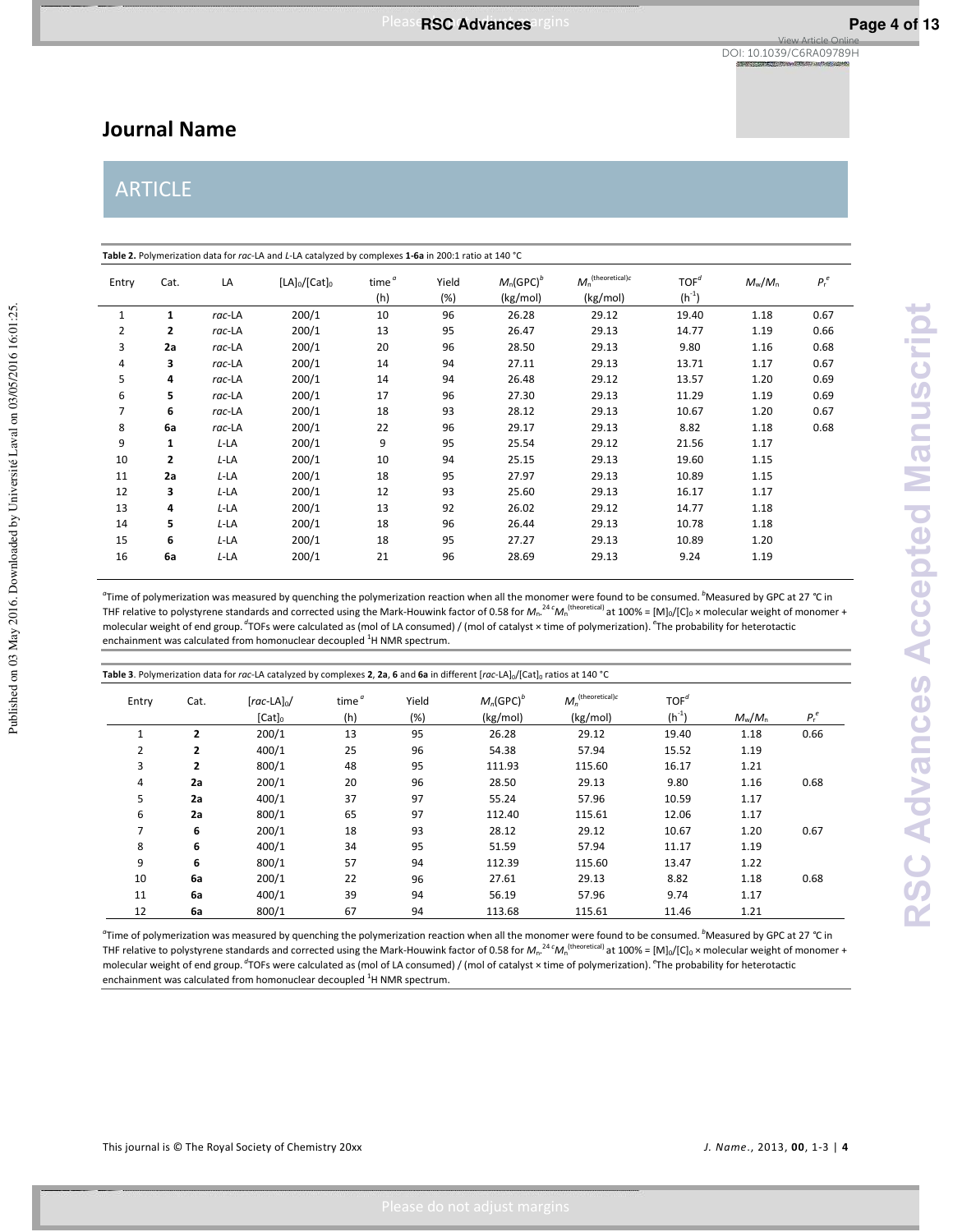Published on 03 May 2016. Downloaded by Université Laval on 03/05/2016 16:01:25.

|                |              | Table 4. Polymerization data of rac-LA in presence of BnOH catalyzed by complexes 1-6a in 200:1:5 ratio at 140 °C |        |                          |              |                                      |                                           |                       |         |  |
|----------------|--------------|-------------------------------------------------------------------------------------------------------------------|--------|--------------------------|--------------|--------------------------------------|-------------------------------------------|-----------------------|---------|--|
| Entry          | Cat.         | $[LA]_0/[Cat]_0/$<br>$[BnOH]_0$                                                                                   | LA     | time <sup>a</sup><br>(h) | Yield<br>(%) | $M_n$ (GPC) <sup>b</sup><br>(kg/mol) | $M_n^{(\text{theoretical})c}$<br>(kg/mol) | $M_{\rm w}/M_{\rm n}$ | $P_r^d$ |  |
| 1              | $\mathbf{1}$ | 200/1/5                                                                                                           | rac-LA | 6                        | 97           | 4.67                                 | 5.87                                      | 1.11                  | 0.69    |  |
| 2              | $\mathbf{2}$ | 200/1/5                                                                                                           | rac-LA | 8                        | 98           | 4.93                                 | 5.87                                      | 1.09                  | 0.70    |  |
| 3              | 2a           | 200/1/5                                                                                                           | rac-LA | 15                       | 98           | 5.10                                 | 5.87                                      | 1.10                  | 0.71    |  |
| 4              | 3            | 200/1/5                                                                                                           | rac-LA | 8                        | 97           | 4.95                                 | 5.87                                      | 1.12                  | 0.70    |  |
| 5              | 4            | 200/1/5                                                                                                           | rac-LA | 9                        | 96           | 4.88                                 | 5.87                                      | 1.08                  | 0.72    |  |
| 6              | 5            | 200/1/5                                                                                                           | rac-LA | 14                       | 98           | 5.01                                 | 5.87                                      | 1.10                  | 0.68    |  |
| $\overline{7}$ | 6            | 200/1/5                                                                                                           | rac-LA | 16                       | 97           | 5.23                                 | 5.87                                      | 1.11                  | 0.67    |  |
| 8              | 6a           | 200/1/5                                                                                                           | rac-LA | 18                       | 96           | 5.15                                 | 5.87                                      | 1.13                  | 0.71    |  |
| 9              | $\mathbf{1}$ | 200/1/5                                                                                                           | L-LA   | 5                        | 96           | 4.59                                 | 5.87                                      | 1.11                  |         |  |
| 10             | 2a           | 200/1/5                                                                                                           | L-LA   | 15                       | 97           | 4.81                                 | 5.87                                      | 1.12                  |         |  |
| 11             | 3            | 200/1/5                                                                                                           | L-LA   | 8                        | 98           | 4.77                                 | 5.87                                      | 1.10                  |         |  |
| 12             | 4            | 200/1/5                                                                                                           | L-LA   | 10                       | 96           | 5.12                                 | 5.87                                      | 1.14                  |         |  |
| 13             | 5            | 200/1/5                                                                                                           | L-LA   | 14                       | 96           | 4.92                                 | 5.87                                      | 1.11                  |         |  |
| 14             | 6a           | 200/1/5                                                                                                           | L-LA   | 16                       | 97           | 4.85                                 | 5.87                                      | 1.12                  |         |  |

*a* Time of polymerization was measured by quenching the polymerization reaction when all the monomer were found to be consumed.*<sup>b</sup>*Measured by GPC at 27 *°*C in THF relative to polystyrene standards and corrected using the Mark-Houwink factor of 0.58 for  $M_n$ .<sup>24 c</sup> $M_n$ <sup>(theoretical)</sup> at 100% = [M]<sub>0</sub>/[C]<sub>0</sub> × molecular weight of monomer + molecular weight of end group. <sup>d</sup>The probability for heterotactic enchainment was calculated from homonuclear decoupled <sup>1</sup>H NMR spectrum.



Fig. 2. Plot of  $M_n$  and MWD *vs*. [M]<sub>0</sub>/[Cat]<sub>0</sub> for *rac*-LA polymerization at 140 °C using 2, **2a**, **6** and **6a** 



**Fig. 3**. Plot of *M*n and *M*w/*M*<sup>n</sup> *vs*. % conversion for *L*-LA and *rac*-LA polymerization at 140 °C using **2a** and **6a** 

In the next segment of our study, we performed the kinetics for the polymerization of rac-LA using **2a** and **6a** in the ratio  $\left[\text{rac-LA}\right]_0/\left[\text{Cat}\right]_0 = 200$  at 140 °C. From the plot it was ascertained that there is a first-order dependence of the rate of polymerization on the monomer concentration without any induction period (Fig. 4). The plot of ln[rac-LA]<sub>0</sub>/[rac-LA]<sub>t</sub> vs. time was found to be linear. The values of the apparent rate constants ( $k<sub>app</sub>$ ) were evaluated from the slopes of these lines and were found to be  $0.121$  h<sup>-1</sup> and  $0.101$  h<sup>-1</sup> for 2a and 6a repectively.



**Fig. 4**. Semi-logarithmic plots of *rac*-LA, conversion initiated by **2a** and **6a** over time

Low molecular weight oligomers were prepared by stirring *rac*-LA and catalyst **2a** in 10:1 ratio at 140 °C in order to explore the polymerization mechanism. The resultant crude product was dissolved in minimum volume of  $CH_2Cl_2$  and poured subsequently into cold methanol to precipitate the oligomers.

This journal is © The Royal Society of Chemistry 20xx *J. Name*., 2013, **00**, 1-3 | **5**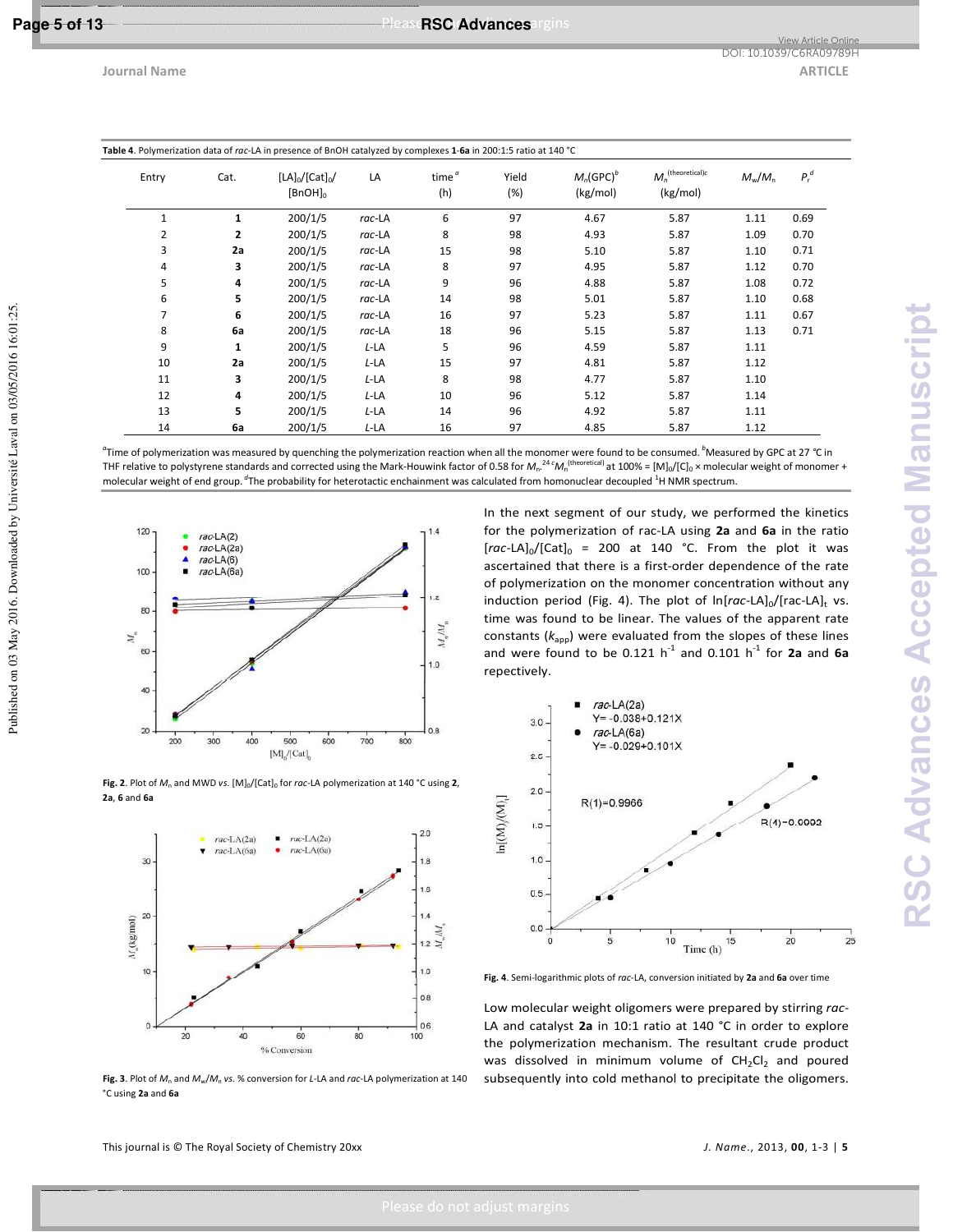Published on 03 May 2016. Downloaded by Université Laval on 03/05/2016 16:01:25.

The analyses of the  ${}^{1}$ H NMR and MALDI-TOF mass spectra suggest that the oligomer contains aminophenol ligand as the end terminal group (Fig. 5 and 6). All the major peaks in the MALDI-TOF mass spectrum, equally spaced by 72 a.m.u., are present as acetonitrile ( $CH<sub>3</sub>CN$ ) adducts (Fig. 6). The intensities of the minor peaks are maginal. The peaks with small intensities at the immediate left of the major peaks were identified as Na adducts. The absence of the O-H signal in the  $1$ H NMR spectrum of the oligomer ensures that the free ligand is not present in the crude product and suggests that the ring opening polymerization was initiated by the ligand through the M-O linkage. The ethoxy group is a mere spectator during the ROP and does not initiate the polymerization although it had influence on the Lewis acidic character of the metal center. we also tested blank polymerization tests in presence of free ligands and no polymeric product was formed in that case which signifies the importance of the Lewis acidic metal center for the coordination of the lactide monomer to the catalyst. The probable mechanism can be inferred from the literature reports as follows. After the precursor formation, the lactide monomer inserts into the M-O bond which is initiated by the nucleophilic attack of the ligand on the carbonyl carbon of the monomer. This is followed by the cleavage of the acyl-oxygen bond which results in the opening of the ring (Scheme 2).<sup>1b,25</sup>



**Scheme 2**. Proposed mechanism for the polymerization of lactide using **2a**



**Fig. 5.** <sup>1</sup> H NMR spectrum (500 MHz, CDCl3) of the crude product obtained from a reaction between *rac*-LA and **2a** in 10:1 ratio at 140 °C.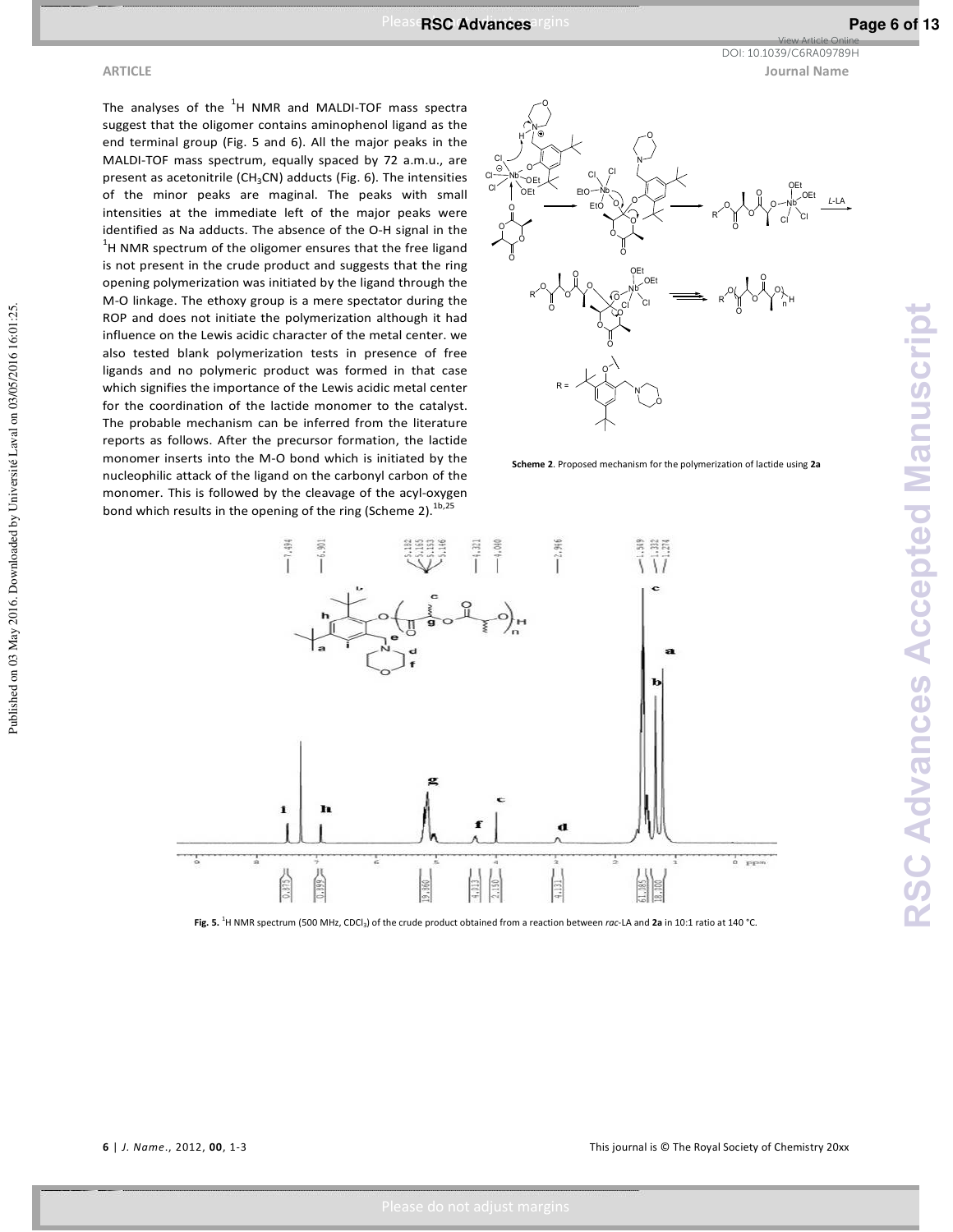

Published on 03 May 2016. Downloaded by Université Laval on 03/05/2016 16:01:25.

## Page 7 of 13 **Research Margins Margins Measures** PleaseRSC Advances argins



**Fig. 6**. MALDI-TOF spectrum of the crude product obtained from a reaction between *rac*-LA and **2a** in 10:1 ratio at 140 °C

Low molecular weight oligomers were synthesized from a reaction between *rac*-LA and **2a** in presence of BnOH in 20:1:5 ratio and subjected to  ${}^{1}$ H NMR and MALDI-TOF MS analyses in order to know about the end group of the polymer produced in presence of BnOH (Fig. S21 and S22, see Supplementary Information). A series of peaks were observed in the MALDI-TOF MS spectrum at a regular interval of 72 a.m.u and were identified as proton adducts of the benzyloxy capped linear PLA. From the  ${}^{1}$ H NMR spectrum of the oligomer, it is clear that the PLA is end capped with a –OBn group as the peaks corresponding to the ligands were absent. The higher catalytic activities of the complexes in presence of BnOH was due to the formation of more active benzyloxy substituted metal complex prior to the polymerization and this –OBn group further inititated the polymerization.<sup>26</sup>

#### **Computational studies**

The density functional theory calculations were carried out on **2**, **6**, **2a** and **6a** in order to understand the reactivity or stability of the complexes. All the complexes were first optimized at B3LYP/LANL2DZ level. The frontier molecular orbital analysis of the optimized geometries illustrates a vivid approach towards the reactivity of the complexes. Based on Koopman's theorem for closed shell molecules, Pearson defined a relation between the chemical hardness (*η*) and reactivity of a species as *η* = 1/2(*I-A*), where *I* and *A* represents the ionization potential and electron affinity respectively. The ionization potential can be directly related to the energy of the highest occupied molecular orbital (-ε<sub>HOMO</sub>), whereas the energy of the lowest unoccupied molecular orbital (-ε<sub>LUMO</sub>) depicts the electron affinity. Hence, the HOMO-LUMO energy gap is an important parameter in understanding the chemical stability of a complex. As the energy gap between HOMO and LUMO increases, the hardness or stability also increases leading to a decrease in the polarizability or reactivity. $27$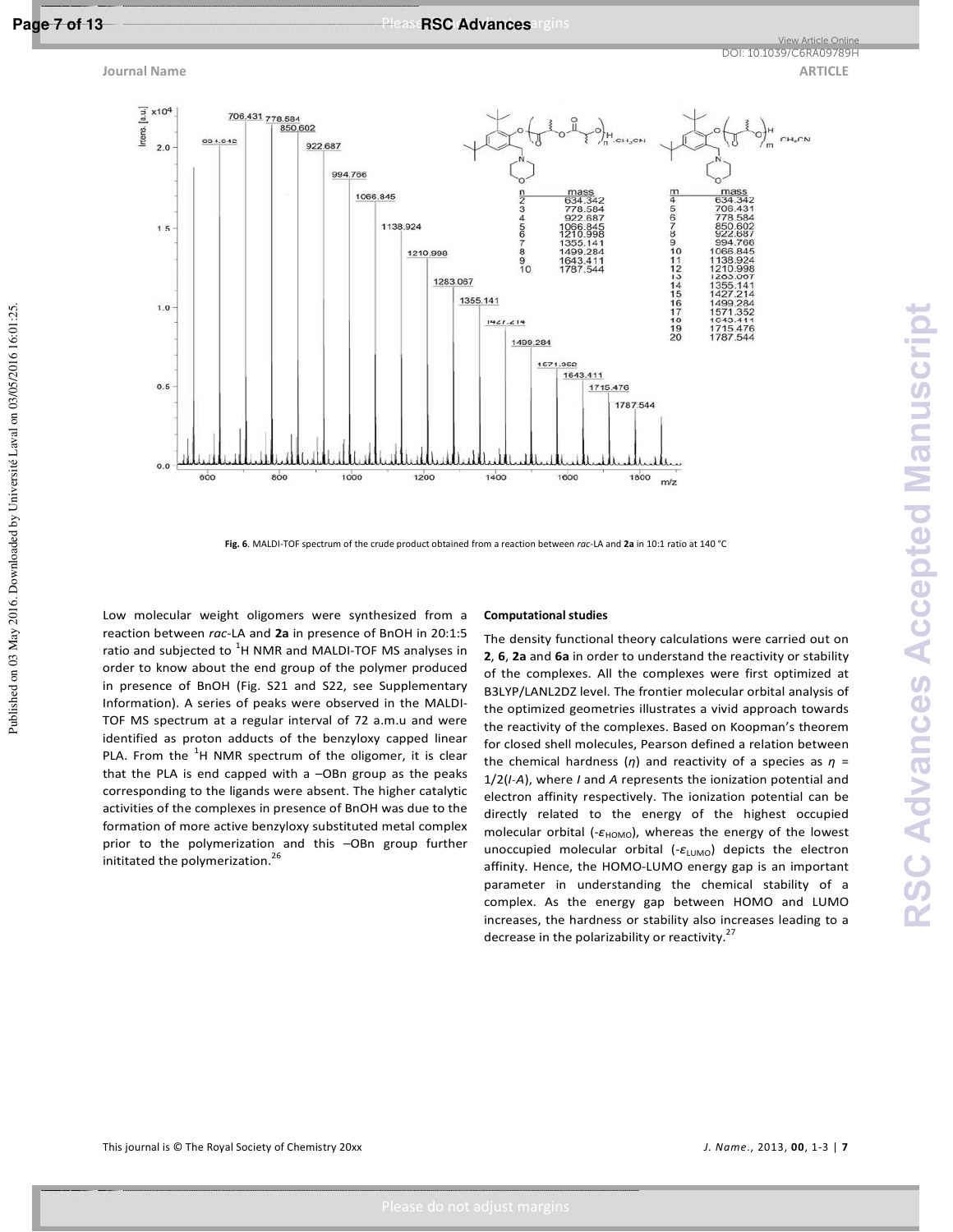Published on 03 May 2016. Downloaded by Université Laval on 03/05/2016 16:01:25.

**ARTICLE Journal Name** DOI: 10.1039/C6RA09789H

View Article Online



**Fig. 7.** The difference in energy between HOMO and LUMO for **2**, **2a**, **6** and **6a**.

We utilized the same approach in explaining the reactivity in our study. In general, the HOMO-LUMO energy gaps of the Nb complexes (2.83 eV and 3.97 eV for **2** and **2a**) are significantly lower than that of Ta complexes (3.52 eV and 4.79 eV for **6** and **6a**) which indicate towards higher reactivity of the Nb complexes (**2** and **2a**) compared to the Ta complexes (**6** and **6a**) (Fig. 7). Interestingly, ethoxy substituted complexes **2a** and **6a** (where two out of the five chlorine atoms bonded to the metal center were substituted by ethoxy groups during crystallization) possess higher HOMO-LUMO energy gap compared to the unsubstituted pentachloro analogues. The higher reactivity of **2** and **6** compared to **2a** and **6a** towards the ROP of lactides corroborates this theoretical result.

Mulliken population analyses of these complexes revealed that the ROP was initiated by the phenolic ligand through the M-O linkage. In case of **2a** and **6a**, the phenolic O atoms bear higher negative charges (˗0.624 and ˗0.632 for **2a** and **6a** respectively) compared to the ethoxy O atoms (-0.523 and -0.539 for 2a and **6a** respectively) which confirm that the ethoxy group act as a mere spectator during the initiation. Molecular Electrostatic Potential (MEP) mapped surface, which displays the variation in the electrostatic potential of different regions of a molecule, is a good guide for assessing the most probable site for electrophilic attack in the molecule. The increase in potential is represented by a change from blue to red color. The MEP plots of **2a** and **6a** are in good agreement with the Mulliken population analyses wherein the phenolic O atoms belong to the more negatively charged yellow colored region compared to the ethoxy O atoms (Fig. 8 and Fig. S23, see ESI).



**Fig. 8.** The MEP mapped surface of **2a** calculated at an isovalue of 0.004 representing electrostatic potential.

### **Conclusion**

In summary, a series of niobium and tantalum complexes containing aminophenol ligands were synthesized and fully characterized by  ${}^{1}$ H,  ${}^{13}$ C NMR, ESI-MS spectroscopy and elemental analyses. Suitable crystals for single crystal X-ray diffraction study could be grown from a solution of chloroform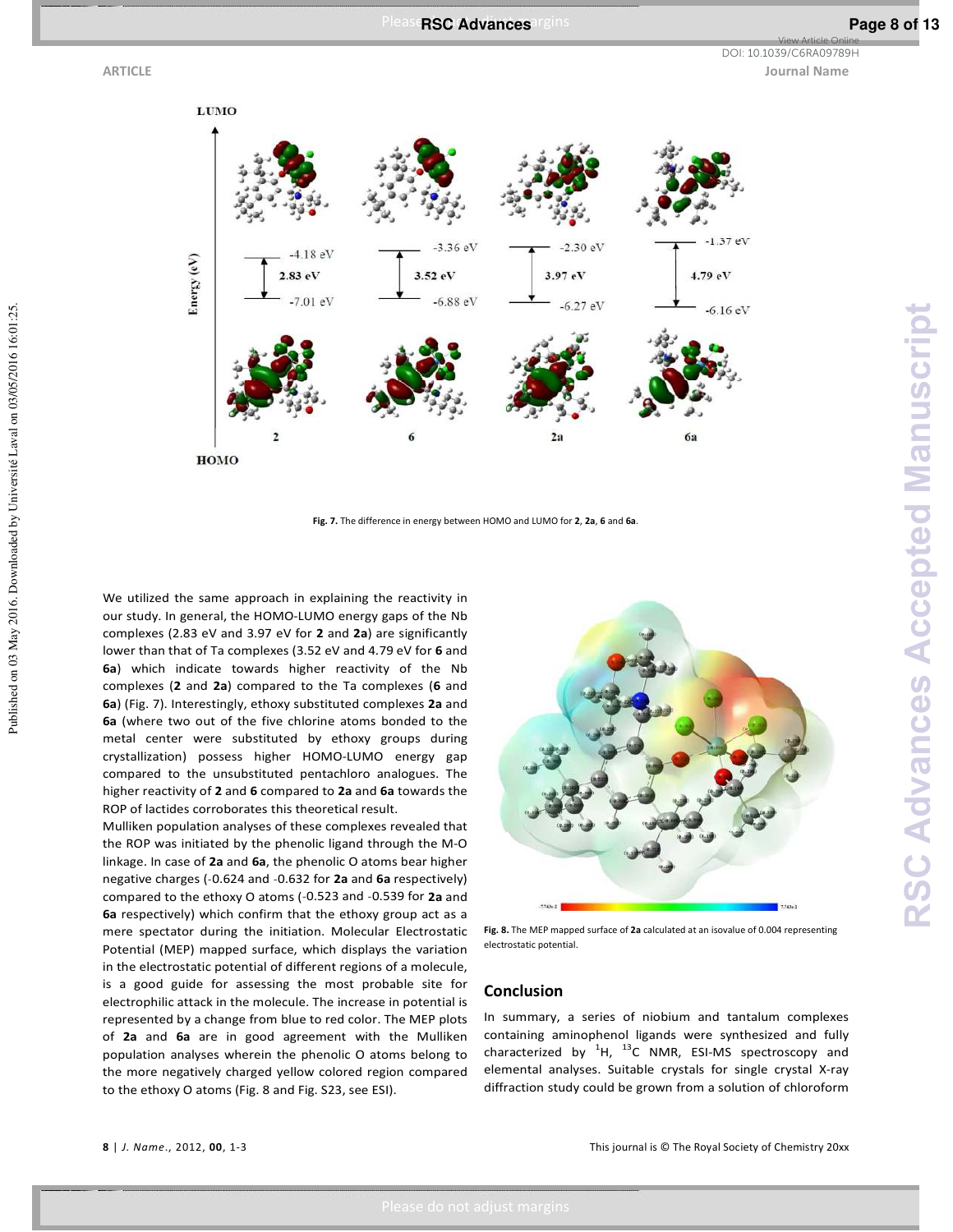and ethanol only after several attempts from other solvents. Complex **2** crystallized as ethoxy substituted complex **2a** upon attempting crystallization from the solvent mixture of chloroform and ethanol. The molecular structure showed that the complex possessed a similar zwitterionic character as observed for our earlier reports on group 4 metals bearing aminophenol ligands. The zwitterionic complexes are stabilised by moderate electrostatic hydrogen bonding interaction between the NH<sup>+</sup> moiety and the chlorine atom. All the compounds were proved to be active towards the ROP of lactides and afforded PLA with good number average molecular weight (*M*n) and narrow molecular weight distributions (MWDs). Although our earlier reports of group 4 complexes containing similar ligands were more efficient in terms of control over polymerization, the niobium and tantalum complexes afforded better results compared to the few reports on group 5 complexes in the literature.<sup>17,19</sup> Microstructural analyses revealed that all the complexes produced heterotactic enriched PLAs. The MALDI-TOF and  $^{1}$ H NMR spectra proved tha the ligand initiates the polymerization under solvent free condition.

## **Experimental**

Published on 03 May 2016. Downloaded by Université Laval on 03/05/2016 16:01:25.

Published on 03 May 2016. Downloaded by Université Laval on 03/05/2016 16:01:25.

#### **Materials and general details**

All the experiments were performed under purified argon atmosphere using either standard schlenk technique or in a glove box. The solvents were freshly distilled from suitable drying agent (chloroform over calcium hydride and ethanol over activated 10% m/v of 3 Å molecular sieves for 5 days followed by heating over iodine-activated magnesium<sup>28</sup>) and degassed prior to use. rac-LA, L-LA, CDCl<sub>3</sub> for NMR studies were purchased from Aldrich and. *rac*-LA and *L*-LA were sublimed under vacuum twice whereas CDCl<sub>3</sub> was purified by drying over calcium hydride followed by distillation prior to use. All chemicals needed for the synthesis of the ligands, NbCl<sub>5</sub> and TaCl<sub>5</sub> were purchased from Aldrich and used as such without any further purification. The ligands **L1**-**L3** were prepared according to the standard literature procedures $21$ and purified by azeotropic distillation before storing in the glove box. All  $^{1}$ H and  $^{13}$ C NMR spectra were recorded on 400 MHz Bruker Avance or 500 MHz Bruker Ascend instrument with chemical shifts given in parts per million (ppm). ESI-MS spectra of the compounds were performed using Waters Q-TOF micro mass spectrometer. Elemental analyses were performed using Perkin Elmer Series 11 analyzer. The MALDI-TOF of oligomers werr performed on a Bruker Daltonics instrument using dihydroxybenzoic acid matrix. Molecular weights and MWDs of the polymer samples obtained by the ring opening polymerization of lactide monomers were determined by using a GPC instrument with Waters 510 pump and Waters 410 differential refractometer as the detector. Three columns namely WATERS STRYGEL-HR5, STRYGEL-HR4 and STRYGEL-HR3 each of dimensions (7.8×300 mm) were connected in series. Measurements were done in THF at 27 °C. The number average molecular weights  $(M<sub>n</sub>)$  and molecular

#### **Synthesis of 1-9**

The general procedure for the synthesis of **1**-**6** is given below. The aminophenol ligand **L1** or **L2** or **L3** (0.10 mmol) was dissolved in 10 mL of dry chloroform and was added to the solution of NbCl<sub>5</sub> or TaCl<sub>5</sub> (0.10 mmol) in 5 mL of chloroform in 1:1 ratio at -24 °C in an argon filled glove box. The colour of the reaction mixture immediately changed to orange in case of Nb complexes and yellow in case of Ta complexes. The reaction mixture was stirred and allowed to come to room temperature. After 24 hours of vigorous stirring, the solvent was removed under vacuum to give complexes **1**-**6**.

**Complex 1.** (Yield 48 mg, 86%).  ${}^{1}$ H NMR (400 MHz, CDCl<sub>3</sub>, ppm):  $\delta$  = 1.33 (s, 9H, -C(CH<sub>3</sub>)<sub>3</sub>), 1.38 (m, 6H, -CH<sub>2</sub>CH<sub>3</sub>), 1.63 (s, 9H, -C(CH<sub>3</sub>)<sub>3</sub> ), 3.15 (m, 2H, -C(H)HCH<sub>3</sub>), 3.46 (m, 2H, -C(H)*H*CH<sup>3</sup> ), 4.43 (s, 2H, Ar-C*H*<sup>2</sup> ), 7.02 (m, 1H, Ar-*H*), 7.56 (m, 1H, Ar-H), 8.86 (s, 1H, NH-CH<sub>2</sub>). <sup>13</sup>C NMR (100 MHz, CDCl<sub>3</sub>, ppm): *δ* = 16.7, 30.2, 31.9, 33.3, 34.1, 50.1, 61.2, 123.0, 126.0, 126.9, 137.1, 140.1 157.2. ESI  $m/z$  calculated for [M]<sup>+</sup>.  $C_{38}H_{64}N_2O_2$ : 580.93, found 581.55. Anal. Calc. for C19H33Cl5NNbO: C, 40.63; H, 5.92; N, 2.49; found C, 41.04; H, 5.88; N, 2.56.

**Complex 2**. (Yield 53 mg, 89%). The resultant orange solid was crystallized from a solution of chloroform and ethanol. Due to the presence of ethanol, complex **2** crystallized as an ethoxy substituted complex **2a**. <sup>1</sup>H NMR (400 MHz, CDCl<sub>3</sub>, ppm):  $\delta$  = 1.27 (s, 9H, -C(CH<sub>3</sub>)<sub>3</sub> ), 1.31 (m, 6H, -OCH<sub>2</sub>CH<sub>3</sub>), 1.47 (s, 9H, -C(C*H*<sup>3</sup> )3 ), 3.05 (m, 4H, -NC*H*2CH<sup>2</sup> ), 3.99 (s, 2H, Ar-C*H*<sup>2</sup> ), 4.25 (m, 4H, -OCH<sub>2</sub>CH<sub>2</sub>), 4.92-4.97 (m, 6H, -OCH<sub>2</sub>CH<sub>3</sub>), 6.91-6.92 (m, 1H, Ar-*H*), 7.49-7.50 (m, 1H, Ar-*H*), 9.39 (s, 1H, N*H-*CH<sub>2</sub>). <sup>13</sup>C NMR (100 MHz, CDCl<sub>3</sub>, ppm): δ = 16.6, 31.3, 31.4, 34.3, 35.6, 52.1, 60.5, 63.8, 74.7, 127.2, 128.2, 129.0, 141.9, 144.1, 159.9. ESI  $m/z$  calculated for  $[M + CH_3CN]^{\dagger}$ .  $C_{40}H_{63}N_3O_4$ : 648.89, found 647. Anal. Calc. for C<sub>19</sub>H<sub>31</sub>Cl<sub>5</sub>NNbO<sub>2</sub>: C, 39.64; H, 5.43; N, 2.43; found C, 40.15; H, 5.51; N, 2.46.

**Complex 3.** (Yield 51 mg, 88%).  ${}^{1}$ H NMR (400 MHz, CDCl<sub>3</sub>, ppm):  $\delta$  = 1.33 (s, 9H, -C(CH<sub>3</sub>)<sub>3</sub> ), 1.42 (m, 2H, -CH<sub>2</sub>CH<sub>2</sub>CH<sub>2</sub>), 1.51 (s, 9H, -C(CH<sub>3</sub>)<sub>3</sub>), 1.59 (m, 4H, -CH<sub>2</sub>CH<sub>2</sub>CH<sub>2</sub>), 3.00 (m, 4H, -NC*H*2CH<sup>2</sup> ), 3.89 (s, 2H, Ar-C*H*<sup>2</sup> ), 6.99-6.70 (m, 1H, Ar-*H*), 7.51- 7.52 (m, 1H, Ar-H), 8.81 (s, 1H, NH-CH<sub>2</sub>). <sup>13</sup>C NMR (100 MHz, CDCl<sup>3</sup> , ppm): *δ* = 22.4, 24.8, 33.0, 33.4, 36.2, 37.5, 54.9, 62.9, 128.1, 132.9, 133.5, 142.8, 145.6, 158.9. ESI *m/z* calculated for  $[M+CH_3CN]^+$ .  $C_{42}H_{67}N_3O_2$ : 644.95, found 643. Anal. Calc. for C20H33Cl5NNbO: C, 41.87; H, 5.80; N, 2.44; found C, 42.11; H, 5.86; N, 2.50.

**Complex 4.** (Yield 59 mg, 91%).  ${}^{1}$ H NMR (400 MHz, CDCl<sub>3</sub>, ppm):  $\delta$  = 1.29 (s, 9H, -C(CH<sub>3</sub>)<sub>3</sub>), 1.36 (m, 6H, -CH<sub>2</sub>CH<sub>3</sub>), 1.59 (s, 9H, -C(CH<sub>3</sub>)<sub>3</sub> ), 3.13 (m, 2H, -C(H)HCH<sub>3</sub>), 3.42 (m, 2H, -C(H)*H*CH<sup>3</sup> ), 4.42 (s, 2H, Ar-C*H*<sup>2</sup> ), 7.00 (m, 1H, Ar-*H*), 7.52 (m, 1H, Ar-H), 8.75 (s, 1H, NH-CH<sub>2</sub>). <sup>13</sup>C NMR (100 MHz, CDCl<sub>3</sub>, ppm): *δ* = 15.0, 27.2, 29.0, 32.1, 33.1, 48.9, 60.1, 121.8, 124.9, 125.4, 136.2, 138.3 156.1. ESI *m/z* calculated for [M]<sup>+</sup> .  $C_{38}H_{64}Cl_4N_2O_2Ta$ : 903.69, found 903.06. Anal. Calc. for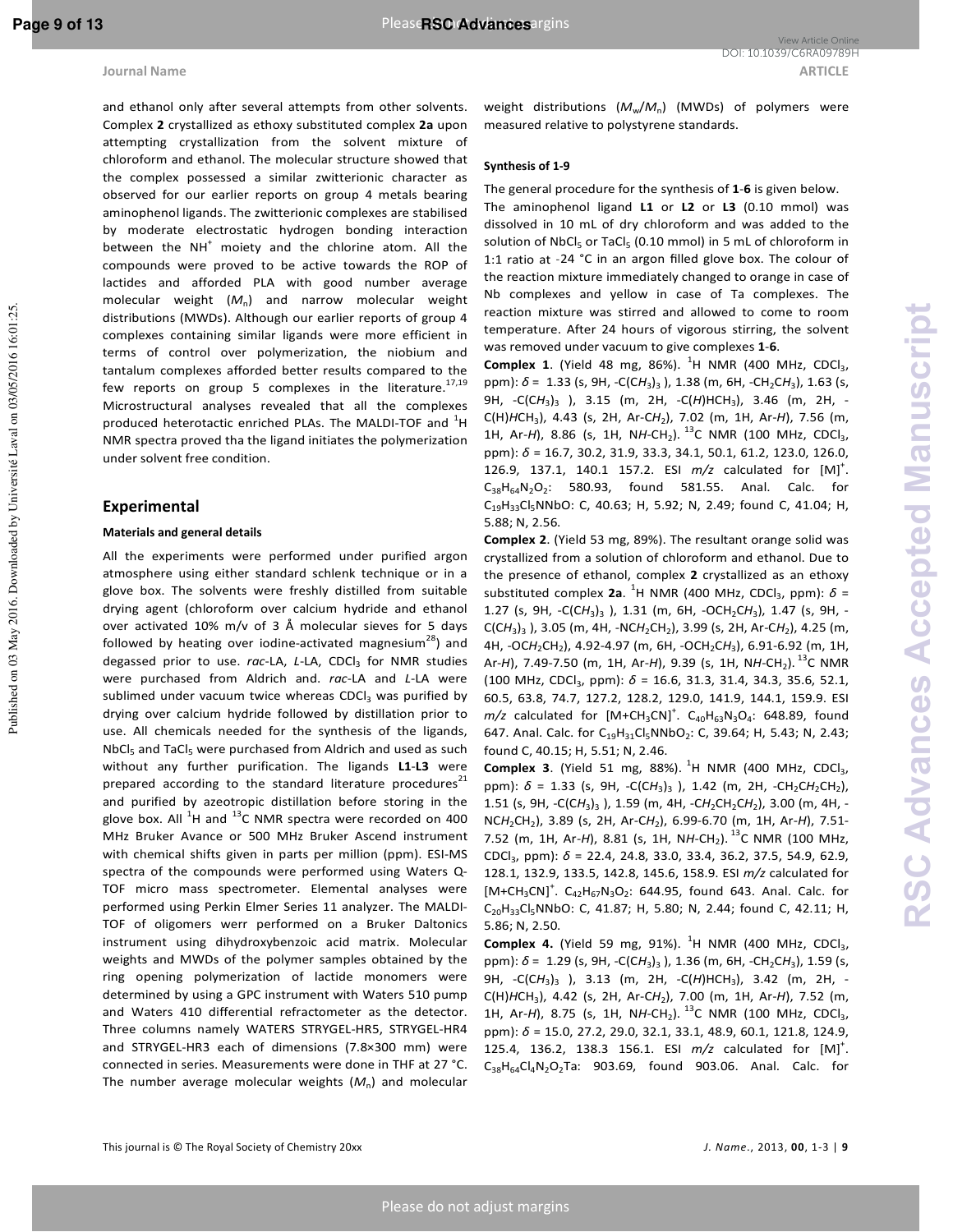**ARTICLE Journal Name** View Article Online DOI: 10.1039/C6RA09789H

C19H33Cl5NOTa: C, 35.13; H, 5.12; N, 2.16; found C, 35.42; H, 5.29; N, 2.21.

**Complex 5.** (Yield 56 mg, 86%).  ${}^{1}$ H NMR (400 MHz, CDCl<sub>3</sub>, ppm):  $\delta$  = 1.26 (s, 9H, -C(CH<sub>3</sub>)<sub>3</sub> ), 1.39 (s, 9H, -C(CH<sub>3</sub>)<sub>3</sub> ), 2.89 (m, 4H, -CH<sub>2</sub>CH<sub>3</sub>), 3.89 (s, 2H, Ar-CH<sub>2</sub>), 4.10 (m, 4H, -OCH<sub>2</sub>CH<sub>2</sub>), 6.88-6.89 (m, 1H, Ar-*H*), 7.40-7.41 (m, 1H, Ar-*H*), 9.12 (s, 1H, NH-CH<sub>2</sub>).<sup>13</sup>C NMR (100 MHz, CDCl<sub>3</sub>, ppm): *δ* = 30.1, 30.2, 33.2, 35.1, 51.2, 60.0, 63.0, 127.1, 128.1, 129.6, 140.1, 144.1 160.5. ESI  $m/z$  calculated for  $[M]^{\dagger}$ .  $C_{38}H_{60}Cl_4N_2O_4Ta$ : 931.65, found 931. Anal. Calc. for C<sub>19</sub>H<sub>31</sub>Cl<sub>5</sub>NO<sub>2</sub>Ta: C, 34.39; H, 4.71; N, 2.11; found C, 34.64; H, 4.88; N, 2.16.

**Complex 6**. (Yield 60 mg, 91%). The resultant yellow solid was crystallized from a solution of chloroform and ethanol. Due to the presence of ethanol, complex **6** crystallized as an ethoxy  $s$ ubstituted complex **6a**.  ${}^{1}$ H NMR (400 MHz, CDCl<sub>3</sub>, ppm):  $\delta$  = 1.27 (s, 9H, -C(CH<sub>3</sub>)<sub>3</sub> ), 1.29 (m, 6H, -OCH<sub>2</sub>CH<sub>3</sub>), 1.40 (m, 2H, -CH<sub>2</sub>CH<sub>2</sub>CH<sub>2</sub>), 1.51 (s, 9H, -C(CH<sub>3</sub>)<sub>3</sub> ), 1.53 (m, 4H, -CH<sub>2</sub>CH<sub>2</sub>CH<sub>2</sub>), 2.92-2.95 (m, 4H, -NCH<sub>2</sub>CH<sub>2</sub>), 3.89 (s, 2H, Ar-CH<sub>2</sub>), 6.89-6.90 (m, 1H, Ar-H), 7.48-7.49 (m, 1H, Ar-H), 8.67 (s, 1H, NH-CH<sub>2</sub>).  $^{13}$ C NMR (100 MHz, CDCl<sub>3</sub>, ppm): δ = 17.3, 22.1, 22.9, 31.2, 31.6, 34.4, 35.7, 53.2, 60.1, 127.1, 128.7, 129.2, 141.9, 143.8, 159.1. ESI  $m/z$  calculated for  $[M]^{\dagger}$ .  $C_{40}H_{64}Cl_{4}N_{2}O_{2}Ta$ : 927.71, found 927. Anal. Calc. for C<sub>20</sub>H<sub>33</sub>Cl<sub>5</sub>NTaO: C, 36.30; H, 5.03; N, 2.12; found C, 36.86; H, 5.14; N, 2.23.

## **X-ray crystallography**

Suitable crystals for X-ray diffraction studies of **2a** were obtained by crystallization from a solution of chloroform and ethanol. Crystals of **2a** were obtained from this solvent mixture only after several attempts from other solvents. Single crystal of proper size was selected from mother liquor and mounted on Bruker AXS (Kappa Apex 2) CCD diffractometer equipped with graphite monochromated Mo (Kα) (*λ* = 0.7107 Å) radiation source. A full sphere of data was collected with 100% completeness for *θ* up to 25°. *ω* and *φ* scans were employed to collect the data. The frame width for *ω* was set to 0.5 for data collection. The frames were integrated and data were reduced to Lorentz and polarization corrections using SAINT-NT. The data set was subjected to multi-scan absorption. The structure was solved using SIR-92 and refined using SHELXL-97.<sup>29</sup> All non-H atoms were located from successive Fourier maps, and hydrogen atoms were refined using a riding model. Anisotropic thermal parameters were used for all non-H atoms, and fixed isotropic parameters were used for H atoms. These data were deposited with CCDC with the following CCDC numbers: 1406201 (**2a**).

#### **General procedure for the polymerization of** *rac***-LA and** *L***-LA**

The polymerizations were carried out under solvent free condition by rapidly stirring the monomer and the catalyst in a closed glass vessel to 140 °C till the time the melt had become viscous. 0.25 g of *rac*-LA or *L*-LA and 8.67 µmol of the catalyst were charged in 200:1 ratio in a dry glass vessel equipped with a magnetic stirrer bar. After the reaction time, the reaction mixture was dissolved in minimum volume of dichloromethane and then poured into cold methanol to precipitate the polymers. The resultant polymers were dried under vacuum to a constant weight. The conversion yield of *rac*-LA and *L*-LA were analyzed by  ${}^{1}$ H NMR spectroscopic studies. The number average molecular weight  $(M_n)$  and  $M_w/M_n$  (MWDs) were determined by GPC measurements.

#### **Studies of kinetics for the polymerization of lactides**

The kinetic studies were performed by polymerizing *rac*-LA using **2a** or **6a** in 200:1 ratio at 140 °C. We carried out a set of five polymerizations for each catalyst. 0.035 mmol of **2a** or **6a** and 1 g of monomer were loaded in each sealed tube under argon atmosphere. The contents were stirred and immersed in a bath at 140 °C. The time of polymerization for maximum conversion of lactide monomer using each catalyst as determined earlier was divided into five regular intervals. Each of the set of five polymerizations was allowed to run for different assumed time interval. After that, the contents were quenched separately by dissolving in minimum amount of dichloromethane followed by pouring into cold methanol and analyzed by <sup>1</sup>H NMR. The [*rac-LA*]<sub>0</sub>/[*rac-LA*]<sub>t</sub> ratio was evaluated by integrating the peaks corresponding to the methine proton for the monomer and polymer. Apparent rate constant  $(k<sub>app</sub>)$  were calculated from the slopes of the best-fit lines.

#### **Computational details**

The molecular geometry optimizations were calculated using GAUSSIAN 09 (Rev C.01) package of quantum chemical programs. <sup>30</sup> The calculations were carried out using B3LYP method, a hybrid function comprising of Becke's three parameter functional (B3) and a mixture of HF with DFT exchange terms associated with the gradient corrected correlation functional of Lee, Yang and Parr (LYP) and LANL2DZ basis set. $31$ 

#### **Acknowledgements**

The authors are grateful to the Department of Science and Technology, New Delhi for funding this work. SKR thanks the University Grants Commission, New Delhi for a research fellowship.

### **References**

- 1 (a) A. Sauer, A. Kapelski, C. Fliedel, S. Dagorne, M. Kol and J. Okuda, *Dalton Trans*., 2013, **42**, 9007-9023; (b) O. Dechy-Cabaret, B. Martin-Vaca and D. Bourissou, *Chem. Rev*., 2004, **104**, 6147-6176; (c) F. E. Kohn, J. G. V. Ommen and J. Feijen, *Eur. Polym. J.*, 1983, **19**, 1081-1088.
- 2 (a) Z. Zhong, P. J. Dijkstra and J. Feijen, *Angew. Chem. Int. Ed.*, 2002, **41**, 4510-4513; (b) Y. Ikada and H. Tsuji, *Macromol. Rapid Commun.*, 2000, **21**, 117-132; (c) C. T. Altaf, H. Wang, M. Keram, Y. Yang and H. Ma, *Polyhedron*, 2014, **81**, 11-20; (d) Y. Sun, L. Wang, D. Yu, N. Tang and J. Wu, *Journal of Molecular Catalysis A: Chemical*, 2014, **393**, 175- 181.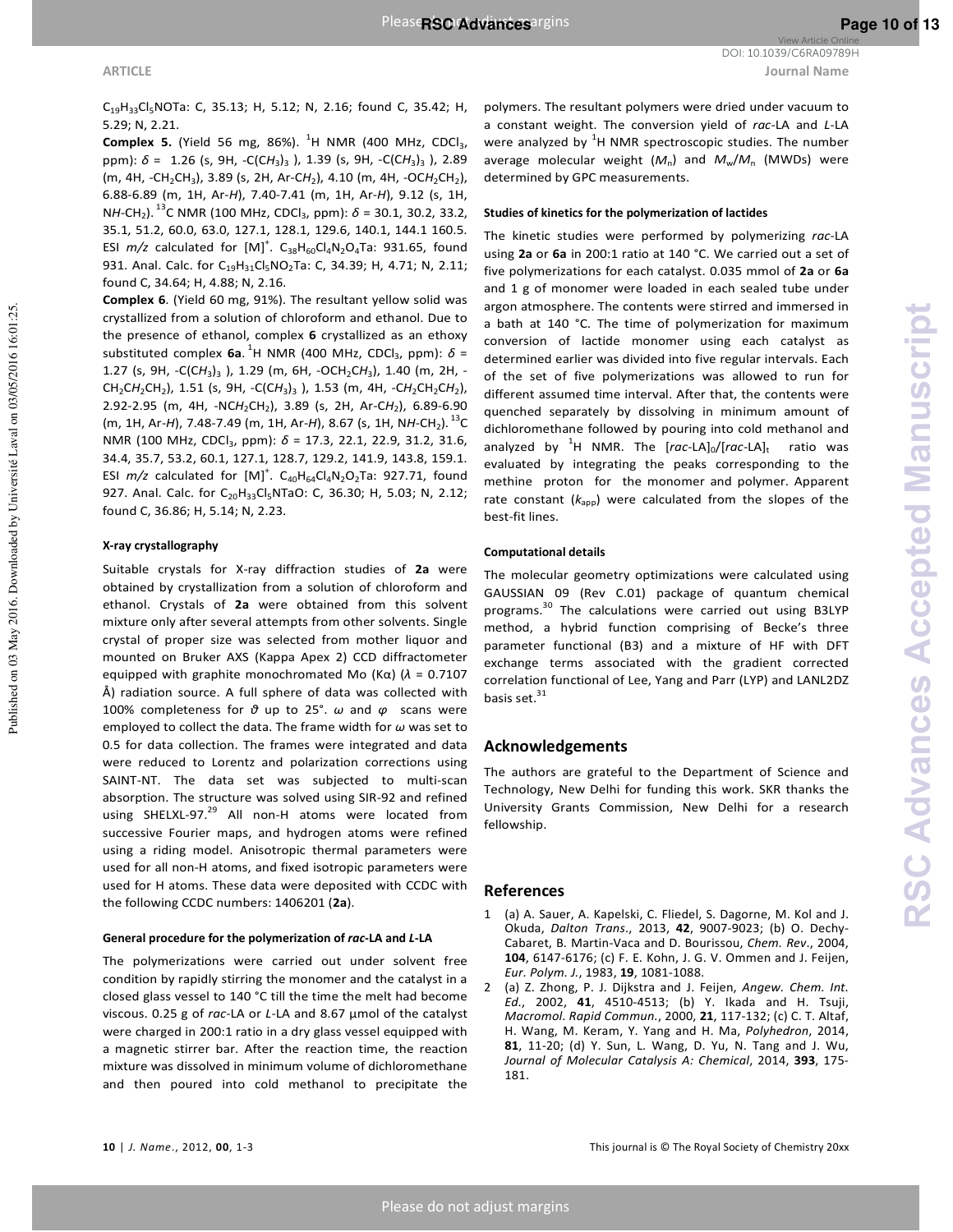- 3 (a) R. H. Platel, L. M. Hodgson and C. K. Williams, *Polym. Rev*., 2008, **48**, 11–63; (b) A. Amgoune, C. M. Thomas, T. Roisnel and J.-F. Carpentier, *Chem. Eur. J.*, 2006, **12,** 169-179; (c) J. Wu, T.-L. Yu, C.-T. Chen and C.-C. Lin, *Coord. Chem. Rev*., 2006, **250**, 602–626; (d) C. A. Wheaton, P. G. Hayes and B. J. Ireland, *Dalton Trans*., 2009, 4832–4846; (e) N. E. Kamber, W. Jeong, R. M. Waymouth, R. C. Pratt, B. G. G. Lohmeijer and J. L. Hedrick, *Chem. Rev.*, 2007, **107**, 5813–5840; (f) J. Zhang, C. Jian, Y. Gao, L. Wang, N. Tang and J. Wu, *Inorg. Chem.*, 2012, **51**, 13380-13389; (g) A. Stopper, J. Okuda and M. Kol, *Macromolecules*, 2012, **45**, 698-704.
- 4 (a) M. J. Stanford and A. P. Dove, *Chem. Soc. Rev*., 2010, **39**, 486-494; (b) C. M. Thomas, *Chem. Soc. Rev.*, 2010, **39**, 165- 173; (c) P. J. Dijkstra, H. Du and J. Feijen, *Polym. Chem.* 2011, **2**, 520-527.
- (a) N. Spassky, M. Wisniewski, C. Pluta and A. Le Borgne, *Macromol. Chem. Phys.* 197 (1996) 2627; (b) P. Hormnirun, E. L. Marshall, V. C. Gibson, A. J. P. White and D. J. Williams, *J. Am. Chem. Soc.*, 2004, **126**, 2688-2689; (c) E. L. Whitelaw, G. Loraine, M. F. Mahon and M. D. Jones, *Dalton Trans.*, 2011, **40**, 11469–11473; (d) A. Pilone, N. D. Maio, K. Press, V. Venditto, D. Pappalardo, M. Mazzeo, C. Pellecchia, M. Kol and M. Lamberti, *Dalton Trans.*, 2015, **44**, 2157-2165; (e) J.- C. Buffet and J. Okuda, *J. Polym. Chem.*, 2011, **28**, 275; (f) H.- L. Chen, S. Dutta, P.-Y. Huang and C.-C. Lin, *Organometallics*, 2012, **31**, 2016–2025; (g) T. R. Forder, M. D. Jones. New J. Chem., 2015, 39, 1974-78.
- 6 (a) P. Horeglad, G. Szczepaniak, M. Dranka and J. Zachara, Chem. Commun., 2012, **48**, 1171-1173; (b) S. Ghosh, R. R. Gowda, R. Jagan and D. Chakraborty, *Dalton Trans*., DOI: 10.1039/c5dt00811e; (c) P. Horeglad, P. Kruk and J. Pécaut, Organometallics, 2010, **29**, 3729-3734.
- 7 (a) A.-F. Douglas, B. O. Patrick and P. Merkhodavandi, *Angew. Chem.*, *Int., Ed.*, 2008, **47**, 2290–2293; (b) I. Peckermann, A. Kapelski, T. P. Spaniol and J. Okuda, *Inorg. Chem.*, 2009, **48**, 5526–5534; (c) D. C. Aluthge, B. O. Patrick and P. Mehrkhodavandi, *Chem. Commun.*, 2013, **49**, 4295– 4297; (d) E. M. Broderick, N. Guo, C. S. Vogel, C. Xu, J. Sutter, J. T. Miller, K. Meyer, P. Mehrkhodavandi and P. L. Diaconescu, *J. Am. Chem. Soc.*, 2011, **133**, 9278–9281; (e) L. E. N. Allan, G. G. Briand, A. Decken, J. D. Marks, M. P. Shaver and R. G. Wareham, *J. Organomet. Chem.*, 2013, **736**, 55–62; (f) D. C. Aluthge, B. O. Patrick and P. Mehrkhodavandi, *Chem. Commun*., 2012, **48**, 6806–6808; (g) N. Maudoux, T. Roisnel, V. Dorcet, J.-F. Carpentier and Y. Sarazin, *Chem. Eur. J.*, 2014, **20**, 1–18.
- 8 (a) A. K. Sutar, T. Maharana, S. Dutta, C. T. Chen and C. C. Lin, *Chem. Soc. Rev*., 2010, **39**, 1724-1746; (b) B.-T. Ko and C.-C. Lin, *J. Am. Chem. Soc.*, 2001, **123**, 7973-7977; (c) Y. Huang, Y.-H. Tsai, W.-C. Hung, C.-S. Lin, W. Wang, J.-H. Huang, S. Dutta and C.-C. Lin, *Inorg. Chem.*, 2010, **49**, 9416-9425.
- 9 (a) C. A. Wheaton, P. G. Hayes and B. J. Ireland, *Dalton Trans.*, 2009, **25**, 4832-4846; (b) M.-L. Shueh, Y.-S. Wang, B.- H. Huang, C.-Y. Kuo and C.-C. Lin, *Macromolecules*, 2004, **37**, 5155-5162; (c) H.-Y. Tang, H.-Y. Chen, J.-H. Huang and C.-C. Lin, *Macromolecules*, 2007, **40**, 8855-8860; (d) L. Wang and H. Ma, *Macromolecules*, 2010, **43**, 6535-6537.
- 10 J. P. Davin, J. C. Buffet, T. P. Spaniol and J. Okuda, *Dalton Trans.*, 2012, **41**, 12612-12618.
- 11 (a) B. J. O'Keefe, L. E. Breyfogle, M. A. Hillmyer and W. B. Tolman, *J. Am. Chem. Soc.*, 2002, **124**, 4384-4393; (b) M. Stolt, K. Krasowska, M. Rutkowska, H. Janik, A. Rosling and A. Södergård, *Polym. Int.*, 2005, **54**, 362-368; (c) J. Chen, J. L. Gorczynski and C. L. Fraser, *Macromol. Chem. Phys.*, 2010, **211**, 1272-1279.
- 12 (a) S. Abbina and G. Du, *ACS Macro Lett.*, 2014, **3**, 689-692; (b) C.M. Silvernail, L. J. Yao, L. M. R. Hill, M. A. Hillmyer and W. B. Tolman, *Inorg. Chem.*, 2007, **46**, 6565-6574; (c) H.-Y.

Chen, H.-Y. Tang and C.-C. Lin, *Macromolecules*, 2006, **39**, 3745-3752; (d) B.-H. Huang, C.-N. Lin, M.-L. Hsueh, T. Athar and C.-C. Lin, *Polymer*, 2006, **47**, 6622-6629; (e) D. J. Darensbourg and O. Karroonnirun, *Inorg. Chem.*, 2010, **49**, 2360-2371; (f) M. H. Chisholm, J. C. Gallucci and H. Zhen, *Inorg. Chem.*, 2001, **40**, 5051-5054.

- 13 (a) M. Save, M. Schappacher and A. Soum, *Macromol. Chem. Phys.*, 2002, **203**, 889–899; (b) I. Peckermann, A. Kapelski, T. P. Spaniol and J. Okuda, *Inorg. Chem.*, 2009, **48**, 5526-5534; (c) Y. Luo, W. Li, D. Lin, Y. Yao, Y. Zhang and Q. Shen, *Organometallics*, 2010, **29**, 3507-3514; (d) Z. J. Zhang, X. P. Xu, W. Y. Li, Y. M. Yao, Y. Zhang, Q. Shen and Y. J. Luo, *Inorg. Chem.*, 2009, **48**, 5715-5724; (e) M. Sinenkov, E. Kirillov, T. Roisnel, G. Fukin, A. Trifonov and J. F. Carpentier, *Organometallics*, 2011, **30**, 5509-5523.
- 14 (a) A. Stopper, K. Press, J. Okuda, I. Goldberg and M. Kol, *Inorg. Chem.*, 2014, **53**, 9140-9150; (b) A. Stopper, J. Okuda and M. Kol, *Macromolecules*, 2012, **45**, 698-704; (c) Y. Takashima, Y. Nakayama, K. Watanabe, T. Itono, N. Ueyama, A. Nakamura, H. Yasuda, A. Harada and J. Okuda, *Macromolecules*, 2002, **35**, 7538-7544; (d) T. K. Saha, B. Rajashekhar and D. Chakraborty, *RSC Adv.*, 2012, **2**, 307-318; (e) T. R. Forder, M. F. Mahon, M. G. Davidson, T. Woodman and M. D. Jones, *Dalton Trans.*, 2014, **43**, 12095-12099; (f) S. K. Roymuhury, D. Chakraborty and V. Ramkumar, *Dalton Trans.*, 2015, **44**, 10352-10367; (g) M. Mandal, D. Chakraborty and V. Ramkumar, *RSC Adv.,* 2015, **5**, 28536- 28553; (h) S. L. Hancock, M. F. Mahon and M. D. Jones, *Chem. Cent. J.*, 2013, **7**, 135; (i) A. J. Chmura, D. M. Cousins, M. G. Davidson, M. D. Jones, M. D. Lunn and M. F. Mahon, *Dalton Trans*., 2008, **11**, 1437-1443; (j) A. J. Chmura, M. G. Davidson, M. D. Jones, M. D. Lunn, M. F. Mahon, A. F. Johnson, P. Khunkamchoo, S. L. Roberts and S. S. F. Wong, *Macromolecules*, 2006, **39**, 7250-7257; (k) D. Chakraborty, D. Mandal, V. Ramkumar, V. Subramanian and J. V. Sundar, *Polymer*, 2015, **56**, 157-170; (l) R. C. J. Atkinson, K. Gerry, V. C. Gibson, N. J. Long, E. L. Marshall and L. J. West, *Organometallics*, 2007, **26**, 316–320; (m) C. Romain, B. Heinrich, S. B. Laponnaz and S. Dagorne, *Chem. Commun.*, 2012, **48**, 2213-2215; (n) B. Gao, Q. Duan, Y. Li, D. Li, L. Zhang, Y. Cui, N. Hu and X. Pang, *RSC Adv*., 2015, **5**, 13437- 13442; (o) H.-W. Ou, M. Y. Chiang, J. K. Vandavasi, W.-Y. Lu, Y.-J. Chen, H.-C. Tseng, Y.-C. Lai and H.-Y. Chen, *RSC Adv*., 2015, **5**, 477-484.
- 15 (a) M. Zhang, X. Ni and Z. Shen, *Organometallics*, 2014, **33**, 6861-6867; (b) R. Stephen, R. B. Sunoj and P. Ghosh, *Dalton Trans.*, 2011, **40**, 10156-10161; (c) E. Kim, J. Jhang and J. S. Chung, *Macromol. Res.*, 2014, **22**, 864-869; (d) H. A. Brown, S. Xiong, G. A. Medvedev, Y. A. Chang, M. M. Abu-Omar, J. M. Caruthers and R. M. Waymouth, *Macromolecules*, 2014, **47**, 2955-2963; (e) E. Brulé, V. Guérineau, P. Vermaut, F. Prima, J. Balogh, L. Maron, A. M. Z. Slawin, S. P. Nolan and C. P. Thomas, *Polym. Chem.*, 2013, **4**, 2414-2423; (f) A. K. Acharya, Y. A. Chang, G. O. Jones, J. E. Rice, J. L. Hedrick, H. W. Horn and R. M. Waymouth, *J. Phys. Chem. B*, 2014, **118**, 6553-6560.
- 16 Y. Kim, P. N. Kapoor and J. G. Verkade, *Inorg. Chem*., 2002, **41**, 4834–4838.
- 17 C. Alonso-Moreno, A. Antiñolo, J. C. García-Martínez, S. García-Yuste, I. López-Solera, A. Otero, J. C. Pérez-Flores and M. T. Tercero-Morales, *Eur. J. Inorg. Chem.*, 2012, 1139– 1144.
- 18 T. K. Saha, M. Mandal, M. Thunga, D. Chakraborty and V. Ramkumar, *Dalton Trans*., 2013, **42**, 10304-10314.
- 19 Y. Al-Khafaji, X. Sun, T. J. Prior, M. R. J. Elsegood and C. Redshaw, *Dalton Trans.*, 2015, **DOI:** 10.1039/C5DT00272A.
- 20 S. K. Roymuhury, D. Chakraborty and V. Ramkumar, *New J. Chem.*, 2015, **39**, 5218-5230.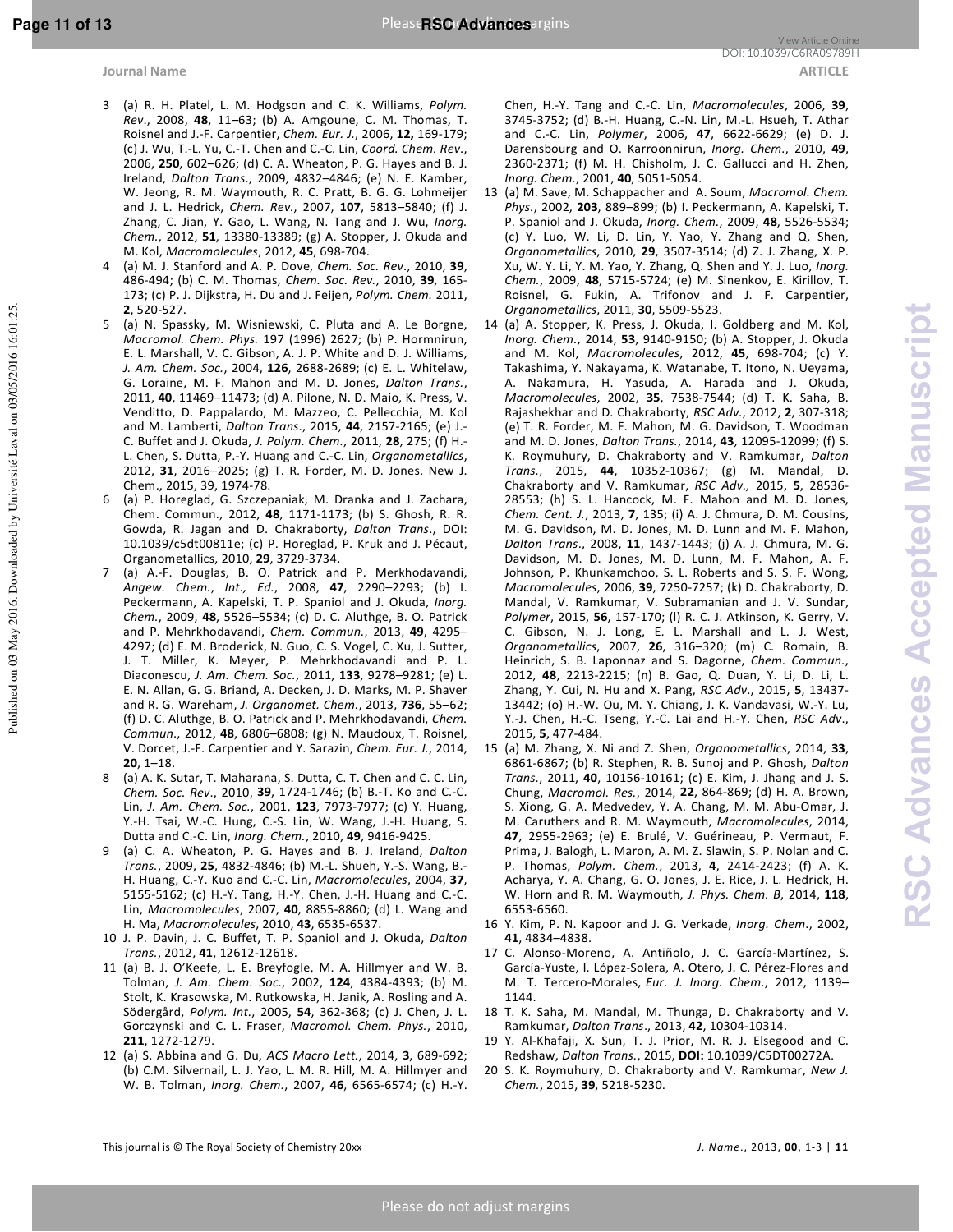Published on 03 May 2016. Downloaded by Université Laval on 03/05/2016 16:01:25.

- 21 M. M. Hännien, R. Sillanpää, H. Kivelä and A. Lehtonen, *Dalton Trans.*, 2011, **40**, 2868-2874.
- 22 (a) T. K. Saha, D. Chakraborty and V. Ramkumar, *Inorg. Chem.*, 2011, **50**, 2720-2722; (b) S. Gendler, S. Segal, I. Goldberg, Z. Goldschmidt and M. Kol, *Inorg. Chem.*, 2006, **45**, 4783-4790; (c) M. Grellier, L. Vendier, B. Chaudret, A. Albinati, S. Rizzato, S. Mason and S. Sabo-Etienne, *J. Am. Chem. Soc.*, 2005, **127**, 17592-17593; (d) S. Pappuru, E. R. Chokkapu, D. Chakraborty and V. Ramkumar, *Dalton Trans.*, 2013, **42**, 10304-10314;
- 23 G. A. Jeffrey, *An Introduction to Hydrogen Bonding*, Oxford University Press, New York, 1997.
- 24 J. Baran, A. Duda, A. Kowalski, R. Szymanski and S. Penczec, *Macromol. Rapid Commun.*, 1997, 18, 325-333.
- 25 C. M. Thomas, *Chem. Soc. Rev*., 2010, **39**, 165–173.
- 26 (a) Y. Wang, B. Liu, X. Wang, W. Zhao, D. Liu, X. Liu and D. Cui, *Polym. Chem*., 2014, **5**, 4580-4588; (b) M. Helou, O. Miserque, J.-M. Brusson, J.-F. Carpentier and S. M. Guillaume, *Chem. Eur. J*., 2008, **14**, 8772-8775.
- 27 (a) N. de Sousa Sousa, R. B. de Lima, A. L. P. Silva, A. A. Tanaka, A. B. F. da Silva and J. de Jesus Gomes Varela Júnior, *Comput. Theor. Chem.*, 2015, **1054**, 93-99; (b) R. G. Pearson, Inorg. Chem., 1988, **27**, 734-740; (c) R. G. Parr and R. G. Pearson, J. Am. Chem. Soc., 1983, **105**, 7512-7516; (d) T. M. Pappenfus, B. J. Hermanson, T. J. Helland, G. G. W. Lee, S. M. Drew, K. R. Mann, K. A. McGee and S. C. Rasmussen, *Org. Lett*., 2008, **10**, 1553-1556.
- 28 D. B. G. Williams and M. Lawton, *J. Org. Chem*., 2010, **75**, 8351–8354.
- 29 G. M. Sheldrick, **SHELXL97***. Program for crystal structure refinement*, Göttingen, Germany.
- 30 Gaussian 09, Revision C.01, M. J. Frisch, G. W. Trucks, H. B. Schlegel, G. E. Scuseria, M. A. Robb, J. R. Cheeseman, G. Scalmani, V. Barone, B. Mennucci, G. A. Petersson, H. Nakatsuji, M. Caricato, X. Li, H. P. Hratchian, A. F. Izmaylov, J. Bloino, G. Zheng, J. L. Sonnenberg, M. Hada, M. Ehara, K. Toyota, R. Fukuda, J. Hasegawa, M. Ishida, T. Nakajima, Y. Honda, O. Kitao, H. Nakai, T. Vreven, J. A. Montgomery, Jr., J. E. Peralta, F. Ogliaro, M. Bearpark, J. J. Heyd, E. Brothers, K. N. Kudin, V. N. Staroverov, T. Keith, R. Kobayashi, J. Normand, K. Raghavachari, A. Rendell, J. C. Burant, S. S. Iyengar, J. Tomasi, M. Cossi, N. Rega, J. M. Millam, M. Klene, J. E. Knox, J. B. Cross, V. Bakken, C. Adamo, J. Jaramillo, R. Gomperts, R. E. Stratmann, O. Yazyev, A. J. Austin, R. Cammi, C. Pomelli, J. W. Ochterski, R. L. Martin, K. Morokuma, V. G. Zakrzewski, G. A. Voth, P. Salvador, J. J. Dannenberg, S. Dapprich, A. D. Daniels, O. Farkas, J. B. Foresman, J. V. Ortiz, J. Cioslowski, and D. J. Fox, Gaussian, Inc., Wallingford CT, 2010.
- 31 C. G. Zhan, J. A. Nicholes and D. A. Dixon, *J. Phys. Chem. A*, 2003, **107**, 4184-4195.